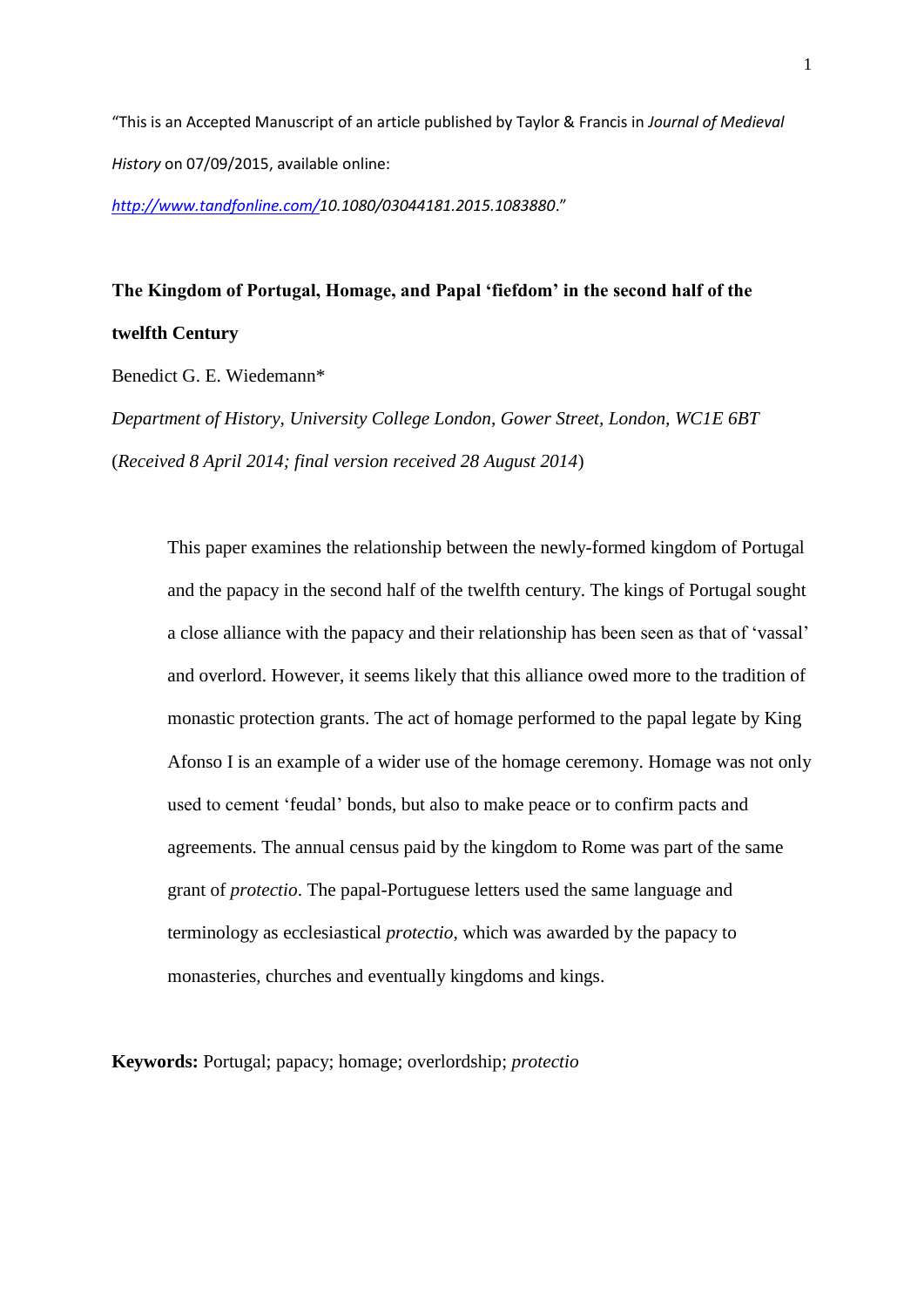In December 1143 Afonso Henriques, self-declared King of Portugal, confirmed in a letter to Pope Innocent II that he had performed homage **–** *hominium facere* – to the papacy through the papal legate, Cardinal Guido, and offered his land to St Peter under an annual census or render of four ounces of gold.<sup>1</sup> Innocent had died several months previously, as had his successor, Celestine II, and it was the next pope, Lucius II, who dispatched a confirmation of the letter in May 1144.<sup>2</sup> However the papacy did not recognize Afonso as king until 1179, instead addressing him merely as *dux Portugalensis* – duke of Portugal. Shortly before Afonso had allied himself with the papacy, he had also confirmed the Treaty of Zamora with Alfonso VII of Castile-León, by which the Castilian emperor had recognised the royal status of the Portuguese ruler. Afonso's alliance with the papacy has therefore been recognised quite rightly as a further attempt to emphasise his new kingship and his independence from Castile-León. There has been a tendency to paint the papal-Portuguese alliance in feudal terms by describing Portugal as a papal fief and Afonso as a papal vassal.<sup>3</sup> It is Afonso's homage to Cardinal Guido and its aftermath which have been used to justify the use of such terms as 'fief' and 'vassal'. Johannes Fried, however, suggested that the relationship more resembled one of protection than overlordship.<sup>4</sup> In this he was followed by Ian Robinson.<sup>5</sup> Most recently José Mattoso perceptively commented that, other than the census, Afonso owed no other services to Rome and agreed with Fried about the character of the

**.** 

<sup>1</sup> The following abbreviation is used in this paper: PL: Patrologiae cursus completus, series Latina.

<sup>\*</sup>E-mail: benedict.wiedemann.09@ucl.ac.uk

*Claves regni*, in *Variorum ad Lucium papam 18 epistolae*, ed. J.-P. Migne. PL 179 (Paris: Garnier Fratres, 1899), 935–6: 'Ego Adefonsus … domino et patri meo papae Innocentio hominium feci, et terram … meam beato Petro … offero.' For variations in the surviving versions of *Claves regni*, see A. Patricía Dias and M. Fernandes, 'Em torno da *Claves regni* – Do texto à simbólica do *miles Sancti Petri*', in *Actas do Colóquio poder espiritual/poder temporal: as relações estado–igreja no tempo da monarquia (1179–1909)* (Lisbon: Academia Portuguesa da História, 2009), 350–82.

<sup>2</sup> *Devotionem tuam*, in *Lucii II pape epistolae et privilegia*, ed. J.-P. Migne. PL 179: 860–1.

<sup>3</sup> C. Erdmann, *Das Papsttum und Portugal im ersten Jahrhundert der Portugiesischen Geschichte*. Abhandlungen der Preussischen Akademie der Wissenschaften, Phil.-Hist. Klasse N. 5 (Berlin: Preussischen Akademie de Wissenschaften, 1928), 29–32.

<sup>4</sup> J. Fried, *Der päpstlicher Schutz für Laienfürsten: die politische Geschichte des päpstlichen Schutzprivilegs für Laien (11.–13. Jahrhundert)* (Heidelberg: Winter, 1980), 140–2. While Fried did identify Portugal as being under papal protection rather than overlordship, he did not analyse the relationship in the same detail as Aragon. 5 I. Robinson, *The Papacy 1073–1198* (Cambridge: Cambridge University Press, 1990), 304.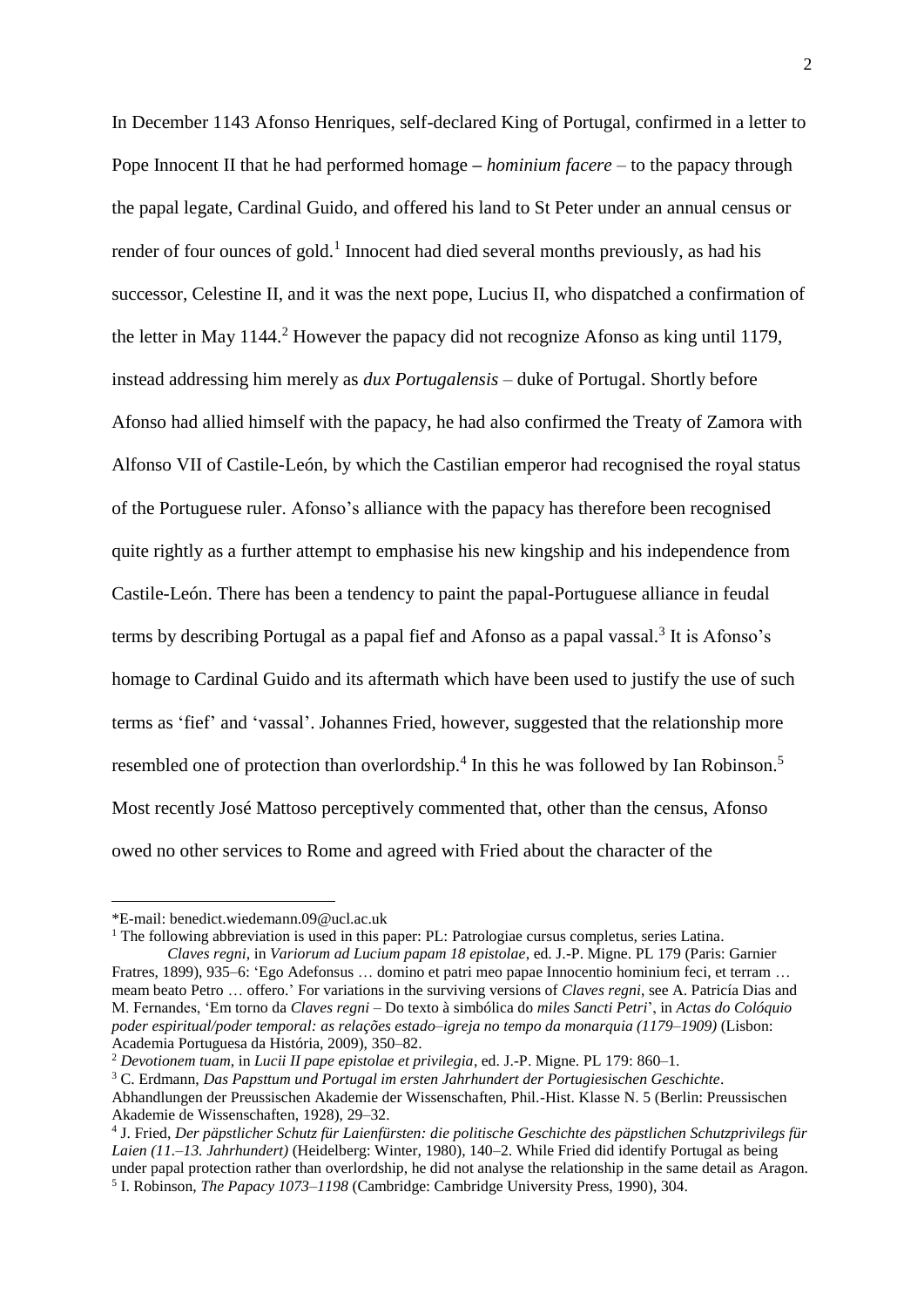relationship.<sup>6</sup> But even Mattoso referred to the 'vassalage' of Afonso,<sup>7</sup> despite the fact that he clearly also recognised that such a term – using the language of feudo-vassalic relations – did not properly describe the character of the relationship. Despite the homage ceremony it seems unlikely that the relationship was 'feudo-vassalic', and this paper therefore re-examines the detail of the connection between Portugal and the papacy.

The homage in the papal-Portuguese alliance may not be all it seems. The act of homage appears to only have been performed in 1143 and was hardly considered by either the papacy or the Portuguese kingdom thereafter. When one looks at the letters between the papacy and Portugal which dealt explicitly with the terms of the relationship and its aftermath, all mention of homage or overlordship was absent. The majority of these letters survive only after the grant of the title of 'king' in 1179.

*Manifestis probatum* is, without doubt, the best-known letter from the Holy See to Portugal from the twelfth century.<sup>8</sup> This was the 1179 missive of Alexander III which granted Afonso and his successors the title of 'king' – *rex* – although Afonso had been using it for himself anyway for some decades.<sup>9</sup> This title was granted in return for an annual census of two marks of gold. At no point in the letter was any mention made of homage, past, present or future. Nor was there reference to any particular rights or dues other than the annual census.

The papacy's grant of the title of *rex* in 1179 has generally been ascribed to Afonso's willingness to increase the census, probably at the same time he dictated his new will in February 1179.<sup>10</sup> This new will, while not mentioning the papacy specifically, divided up the

 $\overline{a}$ 

<sup>6</sup> J. Mattoso, *D. Afonso Henriques* (Lisbon: Centro de Estudos dos Povos e Culturas de Expressão Portuguesa, 2007), 214.

<sup>7</sup> Mattoso, *D. Afonso Henriques*, 214, 215.

<sup>8</sup> *Manifestis Probatum*, in *Alexandri III Romani pontificis Opera omnia*, ed. J.-P. Migne. PL 200 (Paris: J.-P. Migne, 1855), 1237–8; the original 1179 bull has been digitised by the Portuguese National Archive and is available online at http://digitarq.arquivos.pt/viewer?id=3908043 (accessed: 10/08/2015).

<sup>9</sup> 'Regnum Portugalense cum integritate honoris regni et dignitate quae ad reges pertinent … excellentiae tuae concedimus.'

<sup>10</sup> Mattoso, *D. Afonso Henriques*, 359–60.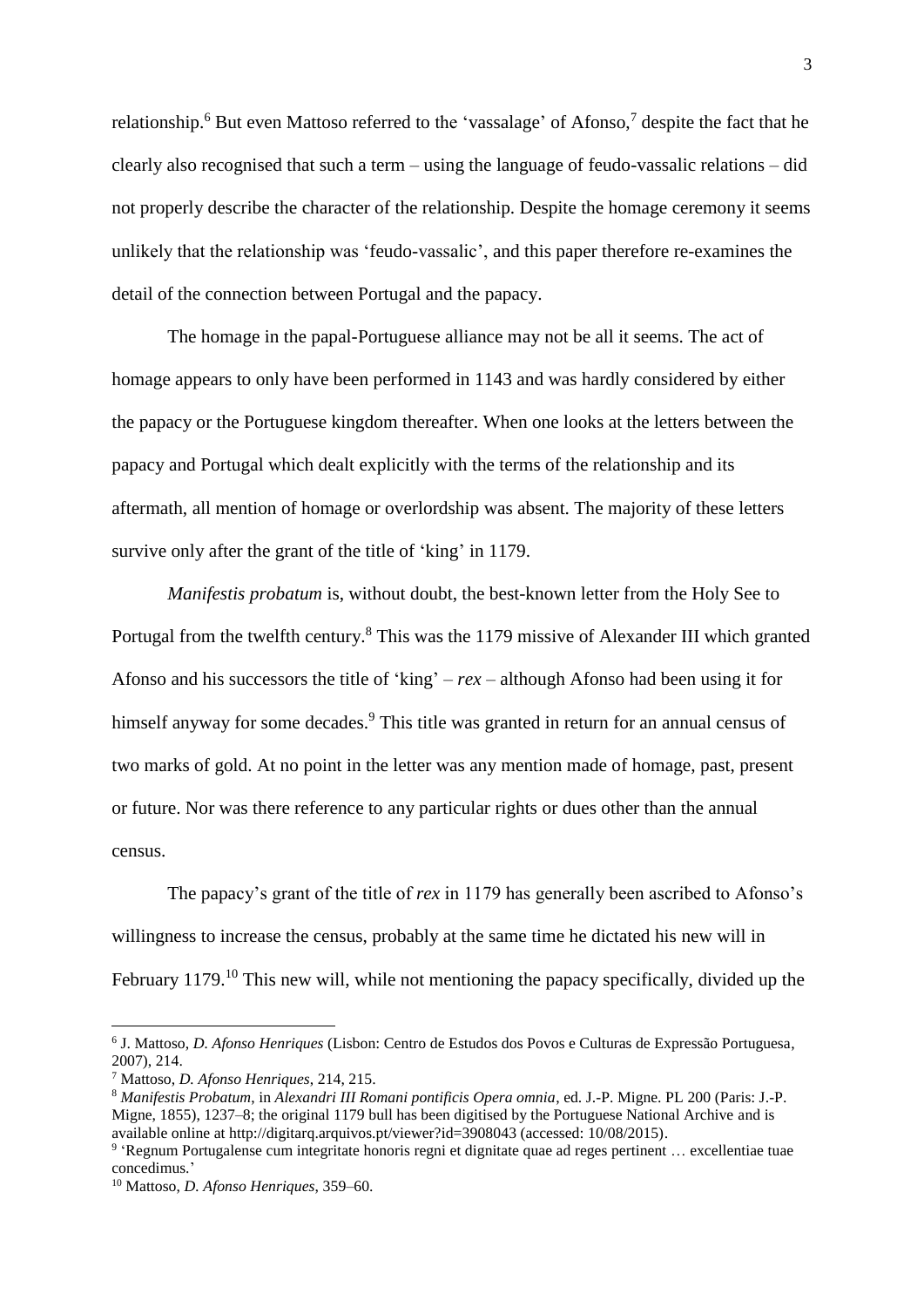22,000 *maravedís* <sup>11</sup> which were kept for Afonso at his monastery of Santa Cruz, as well as his other funds. A huge amount was given to ecclesiastical institutions, such as the Hospital in Jerusalem.<sup>12</sup> At the same time, the argument goes, Afonso expressed a willingness to pay a heavier census to the pope and offered a one-off gift of 1,000 *aurei*. The negotiations for the grant of the title of *rex* were then carried out directly with the pope, either by the archbishop of Braga during the Third Lateran Council (5–19 March 1179) or by Master Juliao Pais.<sup>13</sup> Interestingly the papal chancery first styled Afonso *rex* before the issue of *Manifestis probatum* on 23 May 1179.<sup>14</sup> On 13 April 1179, Alexander III issued a privilege for the Templars which described Afonso's mother, Teresa, as 'the mother of our most beloved son in Christ, the illustrious king of Portugal'. <sup>15</sup> This fits in well with the argument that the negotiations to grant the title to Afonso took place before April 1179, possibly at Lateran III in March; by April 1179 – immediately after the Lateran council – the papacy was clearly prepared to allow Afonso the title of king, although the particular form of words used would probably have been suggested by the petitioner rather than the papal chancery. Damien Smith has also pointed to two other references to Afonso as *rex*, both from 1173 and both made by the then papal legate, Cardinal Jacintus (later Pope Celestine III,  $1191-8$ ).<sup>16</sup> These two references might suggest that the papacy was considering elevating Afonso six years before *Manifestis probatum*. However, it is also the case that the papal chancery continued to style

 $11$  An Iberian gold coin. Although they were not of exactly equal value, the papal chamber appears to have treated the *maravedí* as equivalent to both the *byzantius* and *aureus*, other common gold coins, both of which are referred to below. V. Pfaff, 'Die Einnahmen der römischen Kurie am Ende des 12. Jahrhunderts', *Viertaljahrschrift für Sozial- und Wirtschaftsgeschichte* 40 (1953): 98, 108-9.

<sup>12</sup> Rui Pinto de Azevedo, ed., *Documentos medievais Portugueses: documentos régios*, vol. 1 (Lisbon: Academia Portuguesa da História, 1958), 436.

<sup>13</sup> Mattoso, *D. Afonso Henriques*, 359–60.

<sup>14</sup> D. Smith, 'Alexander III and Spain', in *Pope Alexander III (1159–81): the Art of Survival*, eds. P. Clarke and A. Duggan (Farnham: Ashgate, 2012), 221.

<sup>15</sup> 'Mater carissimi in Christo filii nostri illustris Portugalensium regis': C. Erdmann, *Papsturkunden in Portugal.* Abhandlungen der Gesellschaft der Wissenschaften zu Göttingen. Phil.‐Hist. Kl. Neue Folge 20 (Berlin: Gesellschaft der Wissenschaften zu Göttingen, 1927), 248.

<sup>&</sup>lt;sup>16</sup> Smith, 'Alexander III and Spain', 221.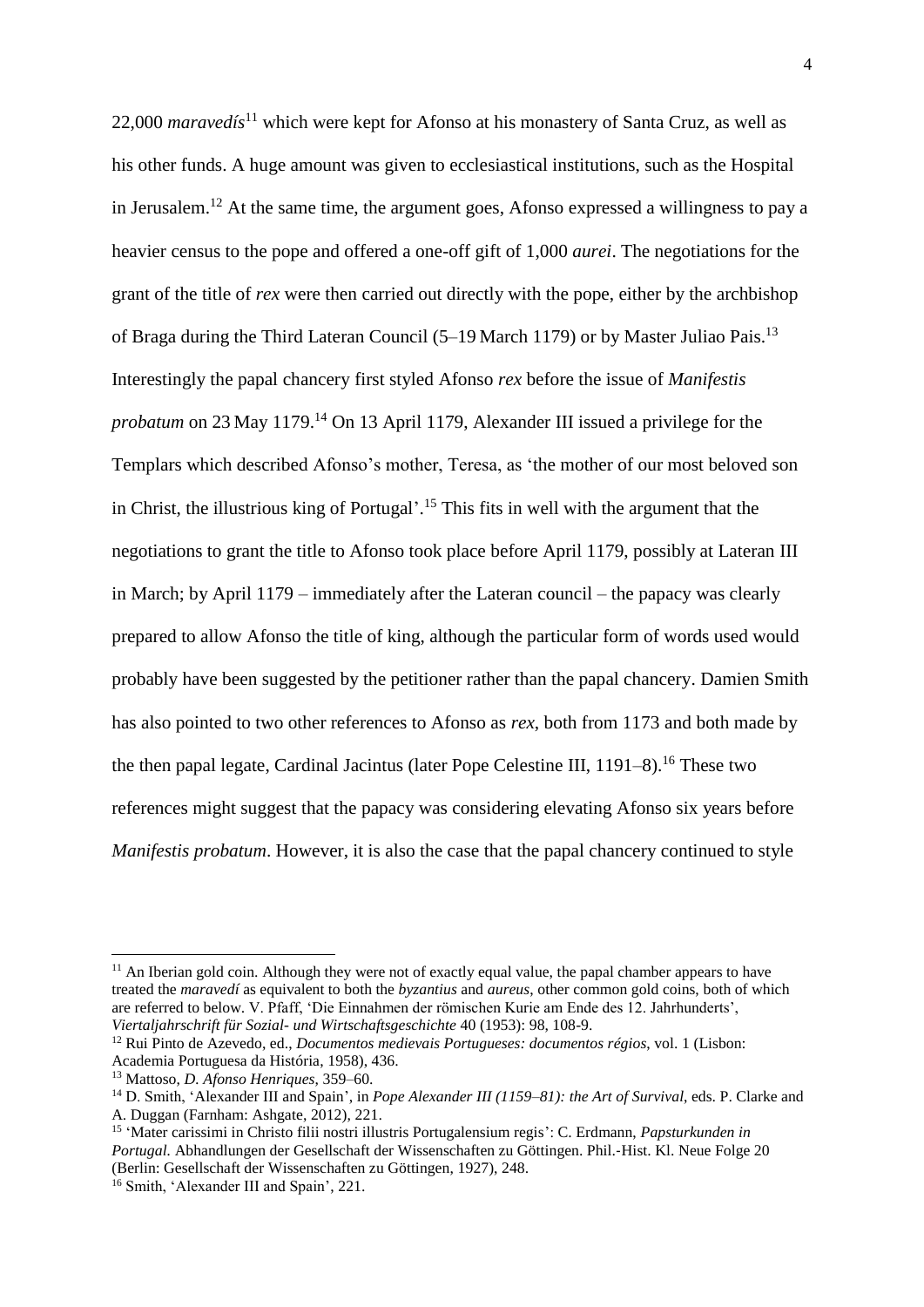Afonso *dux* rather than *rex* in a letter of 1177.<sup>17</sup> It seems likely, therefore, that Jacintus' use of *rex* was either an oversight or an example of diplomatic discretion. It did not at this stage signify papal acceptance of Afonso's requests for the royal title.

The language used in *Manifestis probatum* was mild, the newly-made king was taken under 'blessed Peter's and our own protection',<sup>18</sup> and the census was said to show the right of St Peter in that kingdom.<sup>19</sup> A useful comparison can be made between this grant to Afonso and the 1139 grant by Innocent II of a royal title to Roger of Sicily – *Quos dispensatio*. 20 There were numerous similarities between the two letters. The long justificatory section beginning *Manifestis probatum est* was almost identical on both, although one has to make allowance for the fact that the one who had 'intrepidly extirpated the enemies of the Church' in the Sicilian letter was Roger de Hauteville, King Roger's father, rather than Roger himself. The majority of *Manifestis probatum* can be found in extremely similar phrasing in *Quos dispensatio* and the language used to describe the grant of the royal dignity was similar, although admittedly the Sicilian letter felt the need to make reference to a mythical, ancient tradition of a Sicilian kingdom. The main difference between the two was that it was noted that Roger of Sicily's successors must make 'liege homage and swear fidelity, as he has sworn'. <sup>21</sup> The Portuguese letter made no reference to any *hominium* or *homagium* required, nor to any previously done. Norman dukes had been performing homage since  $1120$ <sup>22</sup> and

<sup>17</sup> Erdmann, *Papsturkunden in Portugal*, 245, cited in Smith, 'Alexander III and Spain', 221.

<sup>&</sup>lt;sup>18</sup> 'Sub beati Petri et nostra protectione'.

<sup>&</sup>lt;sup>19</sup> 'Ad indicium ...quod praescriptum regnum beati Petri iuris existat'.

<sup>20</sup> J.-P. Migne, ed., *Innocentii II pontificis Romani epistolae et privilegia*. PL 179: 478–9. H. Hoffman, 'Langobarden, Normannen, Päpste. Zum Legitimationsproblem in Unteritalien', *Quellen und Forschungen aus Italienischen Archiven und Bibliotheken* 58 (1978): 176-8. Translation in G. Loud, ed. and trans., *Roger II and the Creation of the Kingdom of Sicily* (Manchester: Manchester University Press, 2012), 310–12. This bull does not begin *Manifestis probatum est* as Luís Ribeiro Soares mistakenly thought. L. Ribeiro Soares, 'A Bula "Manifestis Probatum" e a Legitimidade Portuguesa' in *8.<sup>o</sup> Centenário do Reconhecimento de Portugal pela Santa Sé. (Bula 'Manifestis Probatum' – 23 de Maio de 1179)* (Lisbon: Academia Portuguesa de História, 1979), 148, 187-9.

<sup>&</sup>lt;sup>21</sup> 'Et ut ad amorem atque obsequium b. Petri ... et nostrum, ac successorum nostrorum ... accingaris, haec ipsa, id est regnum Siciliae, ducatum Apuliae, et principatum Capuae, haeredibus tuis, qui nobis et successoribus nostris … ligium homagium fecerint, et fidelitatem quam tu iurasti iuraverint … duximus concedenda*.*' <sup>22</sup> J.-P. Migne, ed., *Paschalis II, Gelasii II, Calixti II Romanorum pontificum epistolae et privilegia*. PL 163

<sup>(</sup>Paris: Garnier Gratres, 1893), 1190–1, 1198–9. V. D'Alessandro, *Storiografia e politica nell'Italia normanna*,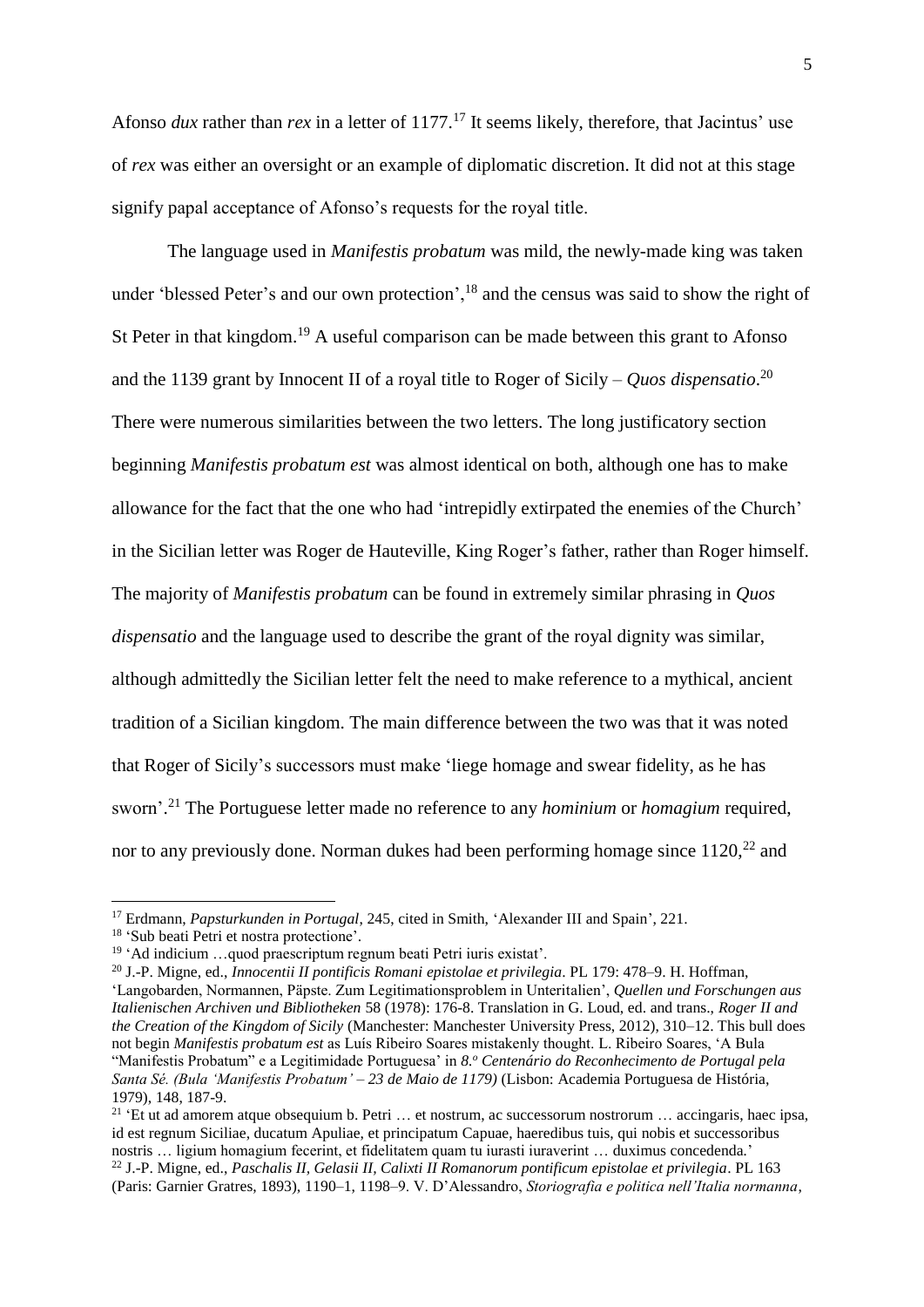the obligation to perform the ceremony had been restated when the crown was granted in 1139. The details of the homage performed by the Normans were specified in neither the 1139 grant of the title of king nor in the 1156 treaty of Benevento.<sup>23</sup> Falco, in the Chronicle of Benevento, explained that, in 1139, 'He [Innocent II] gave the kingdom of Sicily to King Roger by means of a banner', and that Roger's sons were separately invested with the duchy of Apulia and the principality of Capua.<sup>24</sup> However the 1139 papal grant made no mention of a banner forming part of the investiture, nor of the constituent parts of the Norman territory being separately granted; indeed, Innocent's grant specifically stated that the duchy and principality were both given to Roger II himself.<sup>25</sup> Nor did Falco specifically state that Roger performed 'homage' in 1139, as the papal privilege stated he should. Falco only referred to the swearing of 'fidelity'.<sup>26</sup> It is possible that a banner formed part of the ceremonies of homage and investiture for the Normans, but there is no indication of anything similar for Portugal. The two cases in fact appear to be quite different with only the ceremony of homage linking them. However, while the requirement of homage was re-stated in the 1139 letter and the 1156 treaty of Benevento for the Normans, it was not mentioned after 1144 for the Portuguese. If Portugal were linked to the Holy See by a bond of homage, why was the need to perform it not restated in 1179?

*Claves regni* made no requirement that the homage ceremony should ever be repeated nor did it mention the swearing of any oath. The grant of the crown to Afonso in 1179 made

<sup>(</sup>Naples: Liguori, 1978), 170–3, G. Loud, 'Norman Sicily in the Twelfth Century', in *The New Cambridge Medieval History*, vol. 4, *c.1024‒c.1198*, part II, ed. D. Luscombe and J. Riley-Smith (Cambridge: Cambridge University Press, 2004), 445.

<sup>23</sup> Latin text in L. Weiland, *Monumenta Germaniae historica, Constitutiones et acta publica imperatorum et regum*, vol. 1 (Hanover: Hahn, 1893) 588–90. English translation in G. Loud and T. Wiedemann, eds. and trans., *The History of the Tyrants of Sicily by 'Hugo Falcandus' 1154–69* (Manchester: Manchester University Press: Manchester, 1998), 248–52.

<sup>24</sup> 'Regi … Rogerio … Siciliae regnum per vexillum [Innocentius] donavit, duci, filio suo, ducatum Apuliae, principi, altero filio eius, principatum Capuanum largitus est': Falcone di Benevento, *Chronicon Beneventanum*, ed. E. D'Angelo (Florence: SISMEL – Edizioni de Galluzzo, 1998), 222.

<sup>25</sup> Migne, ed., *Innocentii II … epistolae et privilegia*. PL 179: 478–9. Hoffman, 'Langobarden, Normannen, Päpste', pp. 176-8, 'Ducatum … Apuliae … et insuper principatum Capuanum … tibique concedimus.' <sup>26</sup> 'Firmaverunt [Rogerius et filii eius] beato Petro, et Innocentio papae ... fidelitatem deferre', Falcone di Benevento, *Chronicon*, ed. D'Angelo, 222.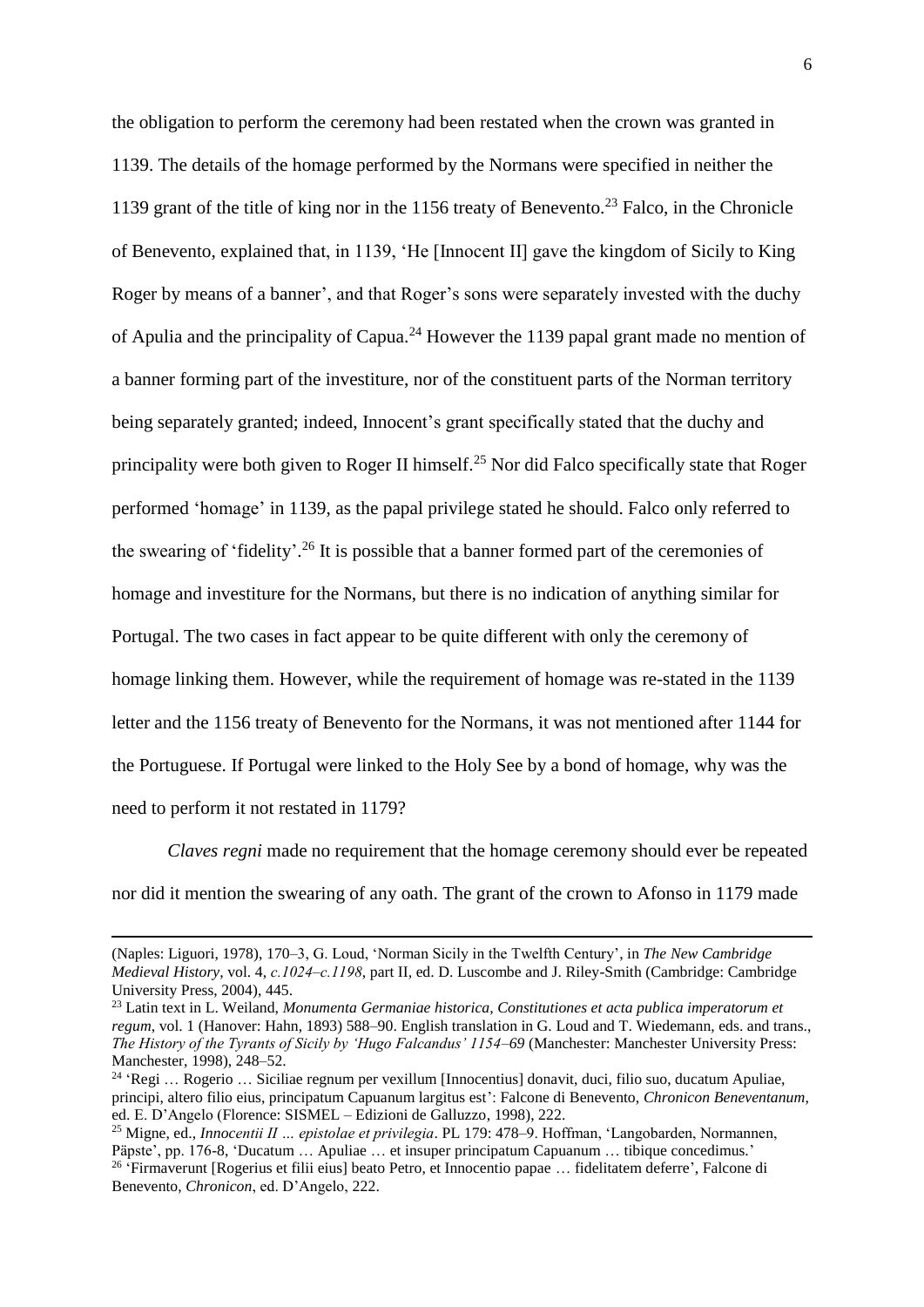no reference either to homage or an oath. The difference between the situation of Portugal and Sicily is marked, and only made clearer by the general similarities of the letters granting the royal title in 1179 and 1139 respectively.

Strict payment of the annual census by Portugal does not seem to have been enforced for much of the rest of the twelfth century and letters – with the exception of re-issues of *Manifestis probatum* – did not make reference to any particular relationship between the papacy and Portugal.<sup>27</sup> These re-issues, however, were merely re-statements of the original letter and repeated the phrasing of Alexander III. With the accession of Innocent III in 1198, Portugal began to figure more prominently in papal correspondence. Innocent, in the first year of his pontificate, dispatched letters to King Sancho I of Portugal, Afonso's son, requesting the unpaid census. Innocent stated that 'after the acceptance of the royal title, neither he [Afonso I] paid [the census] nor, afterwards, did you [Sancho I] arrange to pay'  $$ which tells us that the census had not been paid regularly since  $1179<sup>28</sup>$  Most interesting is that, in the first of these letters, Innocent pointed out that the kingdom owed two censuses: the first of four ounces of gold, an obligation dating from the period of Pope Lucius; the second of 100 *bizantii* for the title of king, dating from the time of Pope Alexander.<sup>29</sup> Although the currency is different, the latter was explicitly stated to have been granted in return for the royal title and to have not been paid once that title was accepted.<sup>30</sup> It must therefore have referred to the census of 1179. The former, however, seems to have been

*1216)*, (Coimbra: Instituto Nacional de Investigação Científica, 1989), 6.

<sup>27</sup> Re-issued to Sancho I by Clement III in May 1190: Erdmann, ed., *Papsturkunden in Portugal*, 342–3. <sup>28</sup> J.-P. Migne, *Innocentii III Romani pontificis Opera omnia*, vol. 1. PL 214 (Paris: Garnier Fratres, 1890), 87– 8: 'quos [centum bizantios] post susceptionem regii nominis nec ipse [Afonso] solvit nec tu postmodum solvere curavisti'; PL 214: 424–5; A. J. da Costa, M. A. F. Marques, eds., *Bulário Português: Inocêncio III (1198-*

<sup>29</sup> Migne, *Innocentii III Romani pontificis Opera omnia*, vol. 1. PL 214: 87–8: 'Alphonsus pater tuus quatuor auri uncias annuatim Romanae Ecclesiae constituit censuales … Pater tuus … centum bizantios annuatim Romanae Ecclesiae constituit censuales.'

<sup>30</sup> '[Afonso] meruit obtinere … regio nomine vocarentur … post susceptionem regii nominis nec ipse [Afonso] solvit [censum].'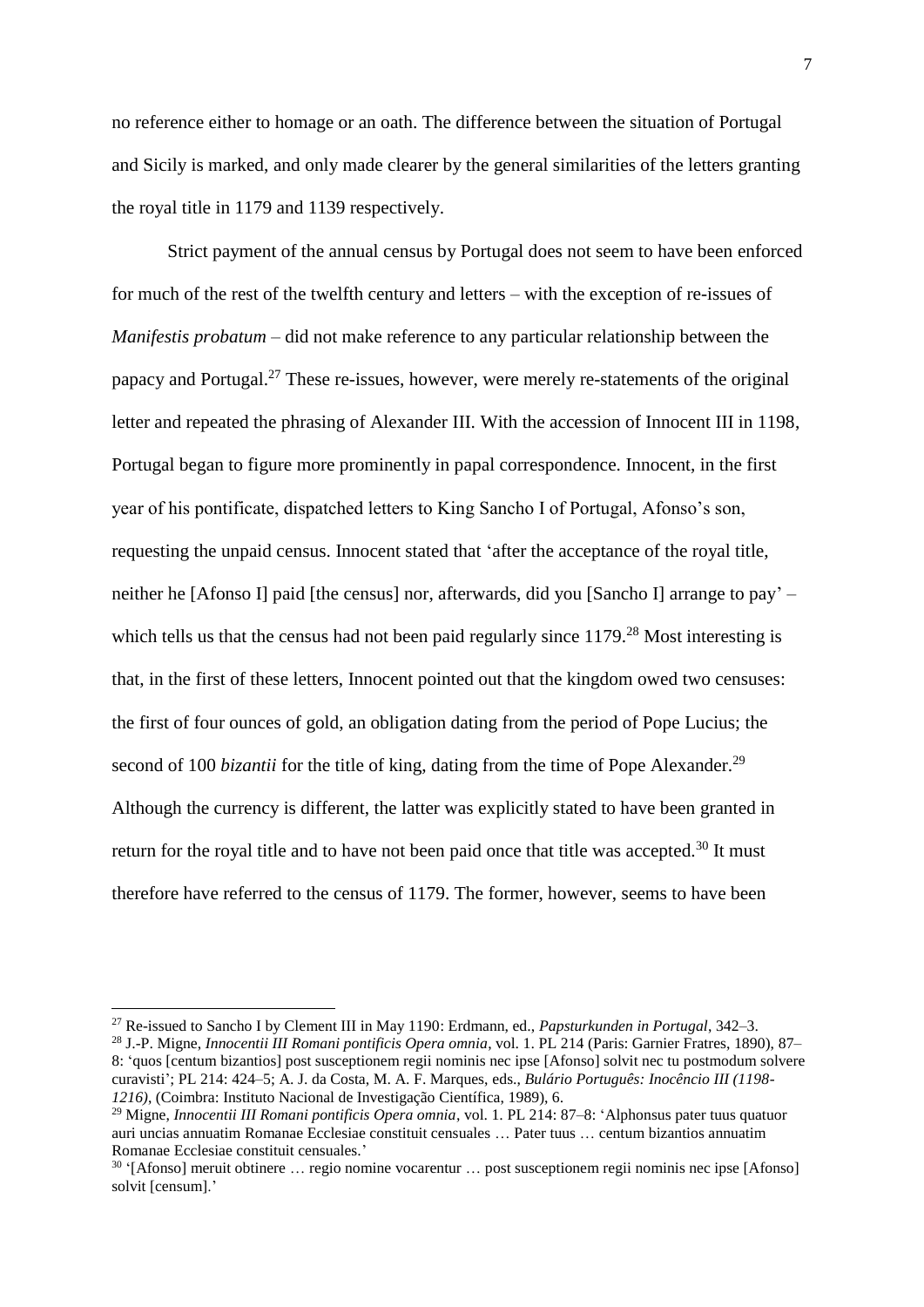forgotten until Innocent's accession,<sup>31</sup> and, from both the amount and the reference to Lucius II, referred to the 1143–4 census.

Innocent's first letter also raised the questions of how much the kingdom owed in its annual census. Originally the amount had been four ounces of gold, but this had been increased to two marks of gold – a fourfold increase – in  $1179<sup>32</sup>$  The lack of any reference in *Manifestis probatum* to paying the earlier census suggests that the new amount was meant to supersede the previous one; that is to say, only the amount stipulated in 1179 was now expected. Innocent, however, made reference to both separately and suggested that they were separate censuses which must both be paid. It seems likely that the request for both was an innovation of Innocent and that Alexander had not foreseen that Portugal would need to pay both in 1179. But, as Innocent's letter said, it was perhaps because the 1143 census had been forgotten that it had not been paid rather than because it was now defunct.

An absence of institutional recollection could serve as one possible explanation for the absence of any repetition of homage between 1143 and Innocent's discovery of the 1143 grant in 1198. However, that argument is not convincing. Simply put, a suggestion that the homage was not renewed during those 55 years because it was forgotten reverses cause and effect. It was the fact that the homage was never intended to be repeated which meant that the letters of 1143–4 were not examined by the Curia until the accession of Innocent III; they never needed to re-examine them. Furthermore if the homage had been intended to be repeated and it was simply forgotten, then why did Innocent follow his predecessors in never

1

<sup>31</sup> 'In regestis … Lucii II … reperisse quod … Alphonsus … quatuor auri uncias … constituit.' <sup>32</sup> A mark, in terms of weight, is eight ounces. The two marks would therefore be 16 ounces. If the 100 *bizantii* are equivalent to the two marks then they too would have to weigh 16 ounces. The Byzantine *solidus* was reformed in 1092 by Alexius Comnenus, but throughout Byzantine rule it was always supposed to be equivalent to <sup>1</sup> /<sup>72</sup> of a Roman pound (which contained 12 ounces). If 100 *bizantii* are equal to 16 ounces (and hence two marks) then  $100/72 = 16/12$  and hence  $72/100 \times 16/12 = 1$ , since there were 12 ounces in a Roman pound and 72 *bizantii* in a Roman pound also.  $^{72}/_{100} \times ^{16}/_{12}$  actually yields 0.96, which is close enough to 1 to suggest that the two amounts were intended to be the same. The slight difference is probably due to variation in the weight of an ounce or in the number of ounces in a pound. For details of Byzantine currency, see P. Grierson, *Byzantine Coinage* (Washington: Dumbarton Oaks Research Library and Collection, 1999), 2-3 and *passim*; for weights and measures of pounds, ounces and marks, see R. Zupko, *Italian Weights and Measures from the Middle Ages to the Nineteenth Century*, (Philadelphia: American Philosophical Society, 1981), 129, 139, 174.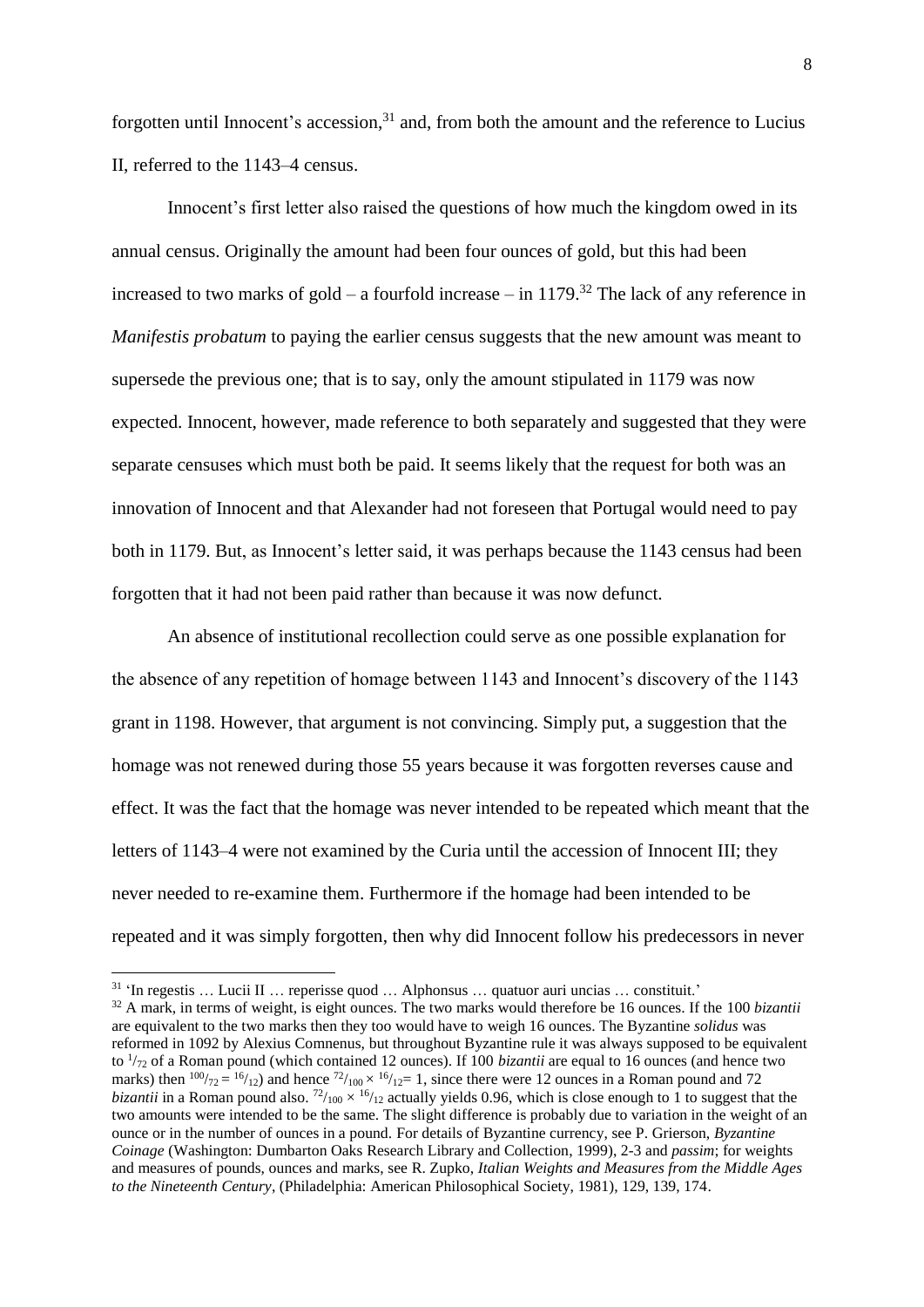mentioning it? The 1198 request for payment of the censuses made no reference to any homage, although Innocent must have been aware of it if he had read Lucius' 1144 letter, as we know he had. Homage was conspicuous by its absence from the first of Innocent's letters of December 1198, which merely affirmed that Portugal and King Sancho were under the protection of blessed Peter and the papacy.<sup>33</sup> It was also noted in that letter that Sancho and his predecessors were 'always faithful to the papacy'.<sup>34</sup> This is an important distinction: this section cannot be translated as 'making fealty' or any other anachronistic phrase denoting subjection, but simply referred merely to a tradition of having a positive relationship with the Holy See and being orthodox in Christian practices. Innocent's second letter of December 1198 was again about the census payments, but, also again, there was no reference to homage: Portugal was merely noted as being under the protection of the Apostolic See.<sup>35</sup>

The use of *protectio* without reference to homage occurred several times in Innocent's letters, in 1198, as discussed above, and  $1211$ .<sup>36</sup> In a 1211 missive dealing with ecclesiastical censures and Sancho's will Portugal was, again, said to under St Peter's protection and the kings of Portugal were referred to as 'special sons of Peter'.<sup>37</sup> In 1212 Innocent re-issued *Manifestis probatum* and kept the 1179 wording essentially the same. There was no homage and the kingdom was once again stated to be under papal protection.<sup>38</sup> There can be no doubt that, for whatever reason, homage was never mentioned nor expected after the original performance of the ritual in 1143.

<sup>33</sup> Migne, ed., *Innocentii III … Opera omnia*, vol. 1. PL 214: 419; da Costa, Marques, eds., *Bulário Português*, 42, 'Personam tuam et regnum Portugalensem … sub beati Petri et nostra protectione suscipimus.'

<sup>34</sup> 'Tu et praedecessores tui ei [Romanae Ecclesiae] semper fideles exstiteritis*.*'

<sup>35</sup> Migne, ed., *Innocentii III … Opera omnia*, vol. 1. PL 214: 424–5, 'Per apostolicae sedis protectionem'.

<sup>&</sup>lt;sup>36</sup> The use of *protectio* but no mention of homage can be found in Innocent's letters of 1198 and 1211, Migne, ed., *Innocentii III … Opera omnia*, vol. 1. PL 214: 419, 424–5; J.-P. Migne, ed., *Innocentii III Romani pontificis Opera omnia*, vol. 3. PL 216 (Paris: Garnier Fratres, 1891), 424, and also in the 1212 re-issue of *Manifestis probatum*, 562–3; da Costa, Marques, eds., *Bulário Português*, 325-7.

<sup>37</sup> P. Migne, ed., *Innocentii III … Opera omnia*, vol. 3. PL 216: 423–4, 'Ipsum [Afonso] ac successores suos adoptans in beati Petri filios speciales, eos et regnum Portugalense suaque protectione curaverit communire.' See also, P. Linehan, ed., *Portugalia pontificia: Materials for the History of Portugal and the Papacy, 1198– 1417*, vol. 1 (Lisbon: Fundação Calouste Gulbenkian, 2013), 129–130 (no. 68).

<sup>38</sup> Migne, ed., *Innocentii III … Opera omnia*, vol. 3. PL 216: 562–3. See also, Linehan, ed., *Portugalia Pontificia*, vol. 1, 133 (n. 75).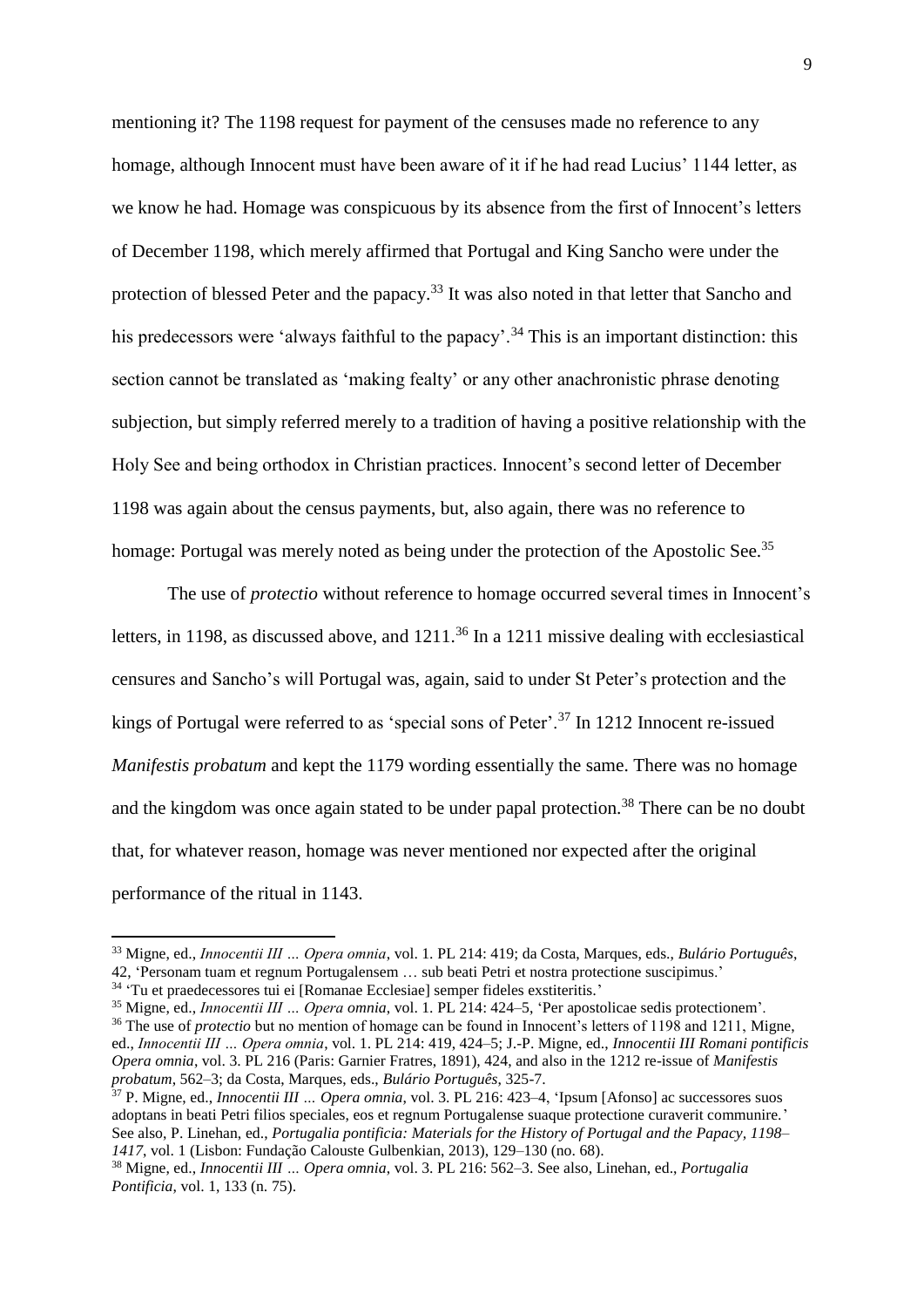Afonso himself made no mention in his will of papal approval or any rights the papacy may have had in determining the succession. Indeed Rome was not mentioned at all.<sup>39</sup> Nor did Afonso refer to either the homage or any papal overlordship in his two letters requesting papal protection for the monastery of Santa Cruz in  $1156-7$  and  $1162-3$ .<sup>40</sup> What then is the reason of the complete absence of the bond of homage from papal-Portuguese relations after 1144 and what does it suggest about the nature of the papal-Portuguese relationship?

In order to understand how homage fitted into Afonso's actions in 1143 it is necessary to recognise that the ceremony of homage was not solely used in the context of land grants or the ritual of becoming the *homo* of a lord. Paul Hyams has pointed to the role of homage as establishing a bond between persons minus all of the accoutrements traditionally associated with homage as a ritual of feudo-vassalic subjection.<sup>41</sup> Examples from England and France illustrate that the hand-giving ceremony of homage cannot be interpreted solely in its feudovassalic setting. It was a ritual of submission, dependence or pacification which had a wide range of uses. In a case from England in the third quarter of the twelfth century, homage was performed by a knight, the brother of a murderer, to a clerk, the brother of the victim.<sup>42</sup> This was not a 'feudal' use of homage, the knight did not become the 'man' of the clerk, there was certainly not any land changing hands, as one might find in the fully developed law codes dealing with homage, vassalage and fiefdom. The utility of this performance of homage lay in

1

<sup>39</sup> Pinto de Azevedo, ed., *Documentos medievais Portugueses: documentos régios*, vol. 1, pp. 430–1.

<sup>40</sup> Pinto de Azevedo, ed., *Documentos medievais Portugueses: documentos régios*, vol. 1, 317–18, 359–60. Afonso's claim of adding lands to the 'apostolic patrimony' in the second of these letters clearly referred to returning his conquered lands to the Christian (and Roman) faith after having 'taken [them] from the Saracens'. Otherwise in these letters Afonso referred to himself as *miles beati Petri*, *filium specialem*, and *militem vestrum et devotum filium*.

<sup>41</sup> P. Hyams, 'Homage and Feudalism: a Judicious Separation', in *Die Gegenwart des Feudalismus*, ed. N. Fryde (Göttingen: Vandenhoeck & Ruprecht, 2002), 13–49. I am grateful to Phillip Fernandes for sending me an early draft of his paper, 'The Implications of *Inceptus*: Homage, Law, and Lordship in Medieval Wales' given at the the Seventh Bangor Colloquium on Medieval Wales, (7-9 November, 2014), which drew my attention to recent studies on the uses of homage.

<sup>42</sup> Hyams, 'Homage and Feudalism', 31–2.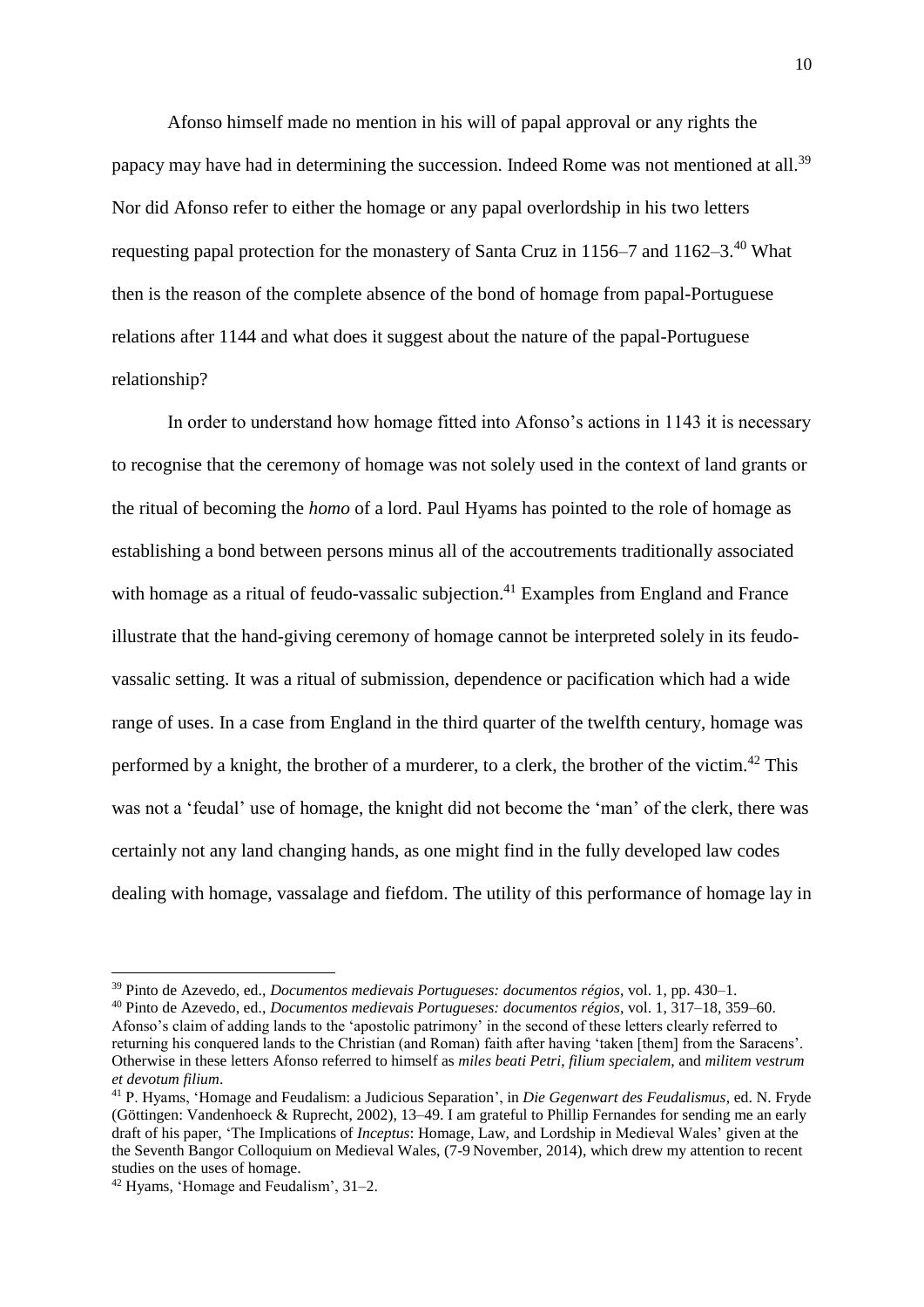its efficacity as a mechanism for making peace; the bond between the men was not based on lordship, but on something else entirely.

However, the world of rural knights and clerics in twelfth-century England was a long way from that of Iberian kings and Roman popes, even in the same period. To discover whether the homage of Afonso in 1143 was 'feudal' homage or not, we must examine what that ceremony meant for the participants. The ceremony of homage might have a range of meanings in Iberia too: Hilda Grassotti has pointed to several cases which are of interest for a re-interpretation of the 1143 ceremony.<sup>43</sup> It is noticed that *hominium* occurred in texts of treaties and alliances between the Spanish kings and one of these treaties, the league of Huesca, is of particular interest for us.

The league of Huesca was an alliance contracted in 1191 between three kings: Alfonso II of Aragon, Sancho of Portugal and Alfonso IX of León. Its purpose was mutual defence against a fourth king: Alfonso VIII of Castile. The Castilian king was the dominant force on the Iberian Peninsula and doubtless his increasing power had led to the three other kings attempting to prevent his rise by allying. The text of the treaty survives only in the copy made for Alfonso of Aragon,<sup>44</sup> but we can assume that the other two kings had their own copies too, doubtless with the minor variations common to the different areas of Spain.<sup>45</sup> The alliance was one of mutual defence: Aragon agreed not to make a treaty with Castile except with the approval of Portugal and León, and it was agreed that while either Portugal or León were at war with Castile so too was Aragon. The Portuguese and Leonese copies probably carried the same text save variations that made the text appropriate for each, with Portugal or

<sup>43</sup> H. Grassotti, *Las instituciones feudo-vassalláticas en León y Castilla.* 2 vols. (Spoleto: Centro italiano di studi sull'alto medioevo, 1969), 1: 174–6, 187; E. Pascua, 'Peace Among Equals: War and Treaties in Twelfth-Century Europe', in *War and Peace in Ancient and Medieval History*, eds. J. France and P. de Souza (Cambridge: Cambridge University Press, 2008), 201. Fried, *Der päpstlicher Schutz für Laienfürsten*, 142, also suggests that *hominium* can have connotations other than feudo-vassalic.

<sup>44</sup> J. Gonzalez, *Alfonso IX: Colección diplomática.* 2 vols. (Madrid: Instituto Jerómino Zurita, 1944), 2: 70–1.

<sup>&</sup>lt;sup>45</sup> For example the Aragonese copy has already ceased to use the Spanish Era for dating while neither Portugal nor León would switch to dating using anno domini for some time.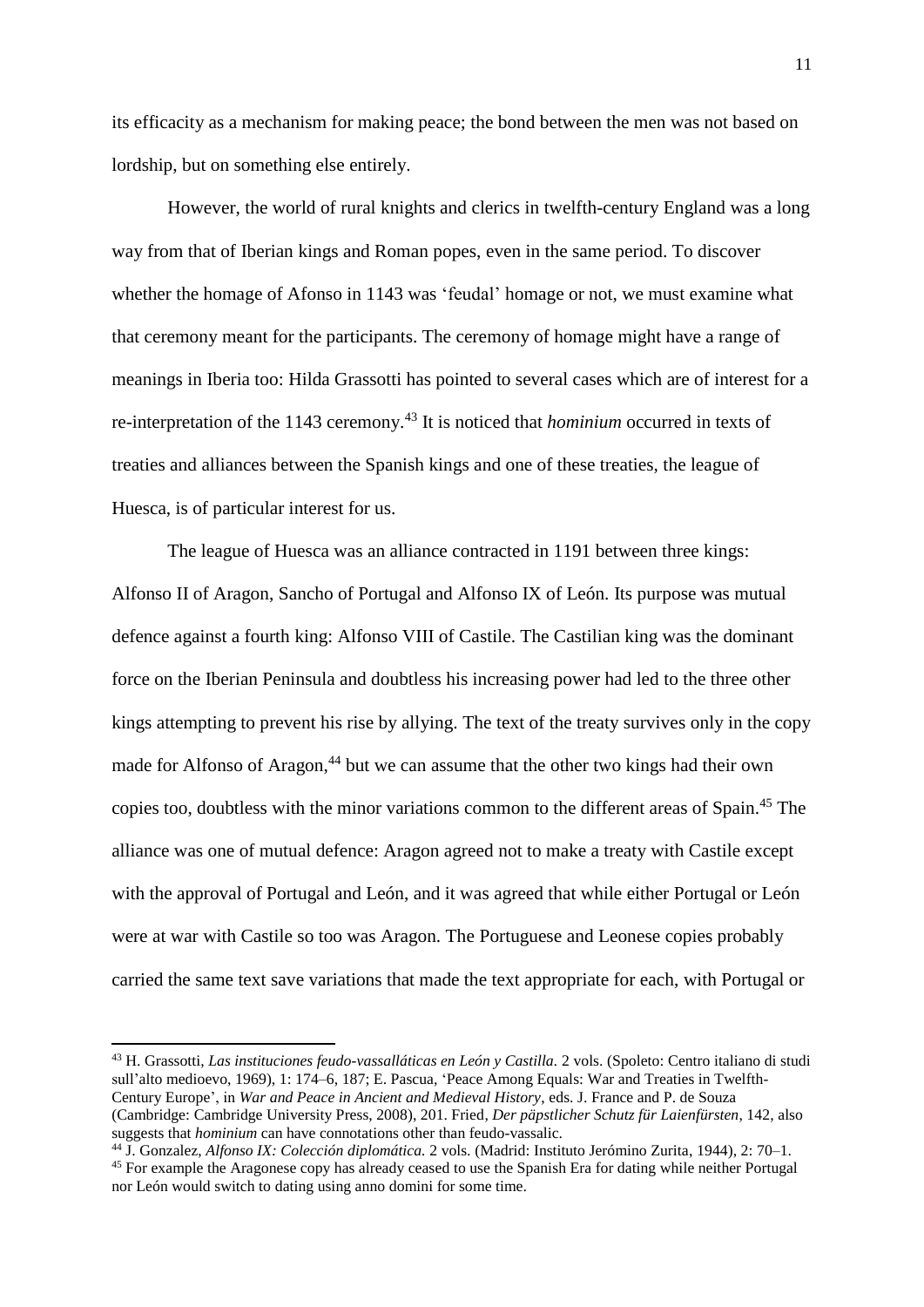León agreeing not to make a treaty without the consent of the others and so on mutatis mutandis.

Once the terms had been stated, however, the corroboration of Alfonso of Aragon followed. 'To confirm these pacts and conventions, and that the aforesaid be observed, I, King Alfonso, make homage and provide fidelity to you, Guiraldo de Bezon, knight of the aforementioned kings [Portugal and León].'<sup>46</sup> Alfonso also described 'placing my hands between yours [Guiraldo's]' making it clear this definitely was the homage ceremony which we see elsewhere. There can be little doubt that the homage here was done for the confirmation of an agreement. There were no changes in land ownership mentioned in the treaty or known to us; indeed, the entire tenor of the treaty was one of mutual assistance and equality between the kings. No indication was given that Aragon had any sort of inferior status and it was not stated that the kingdom of Aragon should become in any way a dependency of the other two kings. As the text quoted above makes clear, Alfonso of Aragon submitted to Guiraldo not as his 'man', but only in the sense of publically confirming he would abide by the treaty. Furthermore not only did Alfonso do homage, but a number of his most powerful magnates did too: 13 others were listed as having done homage to observe the pact. Considering the general suggestion of equality in the treaty, and the fact that we only have the Aragonese text, it seems very likely that the other two kings also did homage, along with their magnates, to confirm that they would abide by the treaty. All this makes evident the function of homage as confirmation of an agreement. The three kings did homage to show that they would abide by the terms agreed between them and there can be no implication of overlordship or vassalage in this situation. This form of homage was one used to show that the performer will abide by an agreement.

 46 'Ad … confirmacionem huius pacti et convencionis, et ut … observentur predicta, ego, predictus Ildefonsus rex, facio et presto hominium et fidelitatem tibi Guiraldo de Bezon, militi supradictorum regum, positis manibus meis inter tuas.'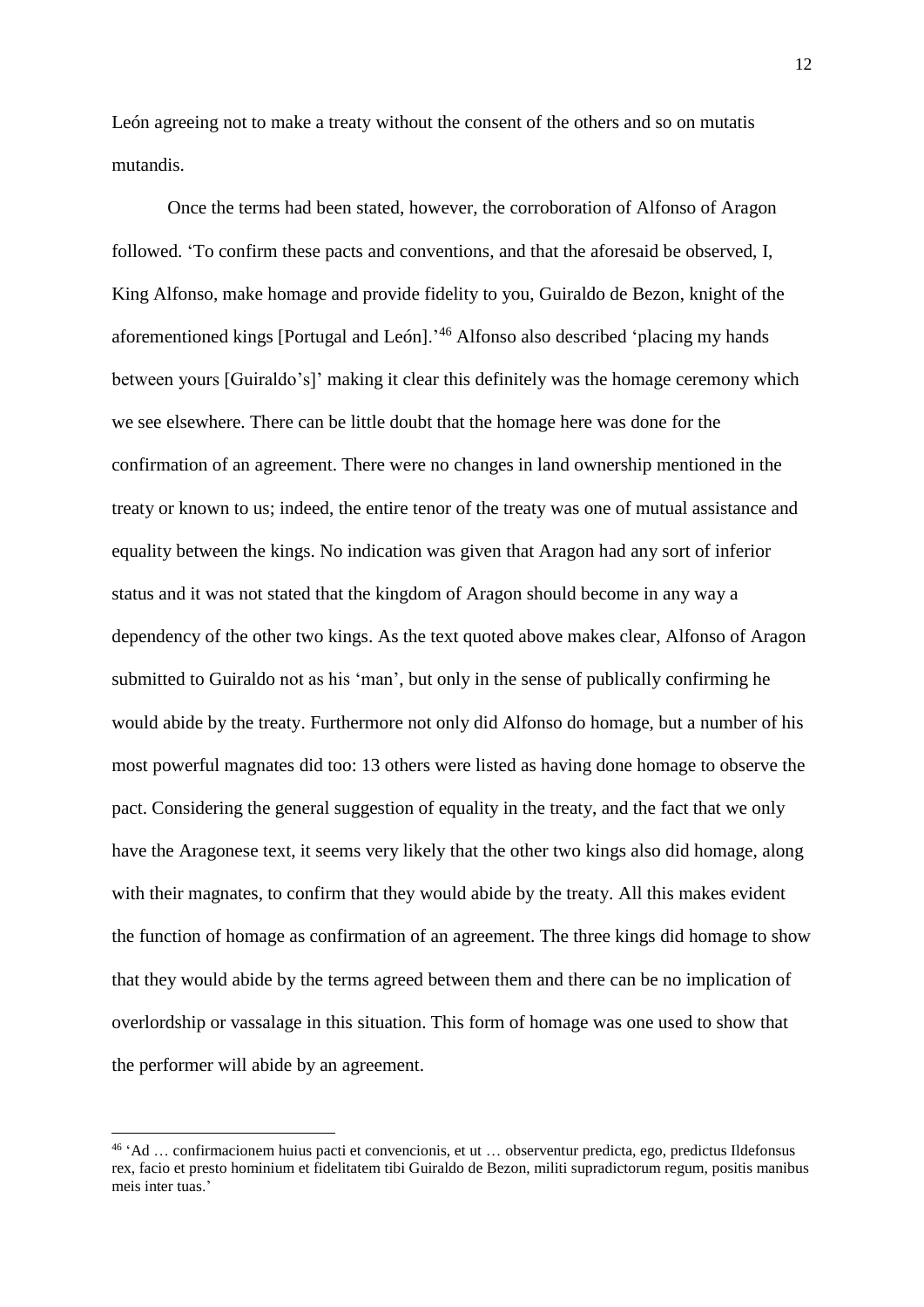Thus we would seem to have an explanation for the one-off homage received by Cardinal Guido in 1143. Afonso performed homage not as a liegeman of the Holy See but to confirm the text of the agreement between himself and the papacy, and perhaps also to confirm the other articles of the Treaty of Zamora. No homage was ever asked for or expected again because homage had never been part of the agreement between Rome and Portugal; it was used only in the Iberian custom to show they would abide by a pact.<sup>47</sup> In the text of *Claves regni*, Afonso stated that he performed homage and then that he offered his kingdom to St Peter under an annual census.<sup>48</sup> There is no indication that the homage was supposed to be repeated nor that it was an integral part of the 'offer' of land.

Other than the homage, the papal and royal letters need to be scrutinised for any suggestion of 'overlordship'. The language of the letters examined above does not lead to any such conclusion. The most common phraseology in the letters as a whole was that the kingdom and the person of the king were under the protection of St Peter and of the Holy See: this is found in the letters of 1179, 1198 and 1211–2.<sup>49</sup> In *Claves regni*, Afonso stated he wished for the patronage and advocacy of St Peter; <sup>50</sup> and in *Devotionem tuam* it was recognised that the king's person and kingdom were under the patronage of St Peter.<sup>51</sup> It was the notion of protection-patronage which was the recurring feature of the papal-Portuguese relationship, rather than overlordship, and it was this relationship, along with the mention of homage, which resulted in the erroneous belief that Portugal was a papal 'fief', which has been corrected by Fried and others.

<sup>&</sup>lt;sup>47</sup> It may well be the case that the homages of the Southern Italian Normans to the papacy also fulfilled the role of being a public symbol of a new agreement, rather than being an entry into vassalage.

<sup>48</sup> Migne, ed., *Variorum ad Lucium papam 18 epistolae*. PL 179: 935–6.

<sup>49</sup> Migne, ed., *Alexandri III Romani pontificis Opera omnia*. PL 200: 1237–8 (1179); Migne, ed., *Innocentii III … Opera omnia*, vol. 1. PL 214: 419, 424–5 (1198); Migne, ed., *Innocentii III … Opera omnia*, vol. 3. PL 216: 423–4 (1211), 562–3 (1212).

<sup>50</sup> J.-P. Migne, ed., *Lucii II papae epistolae et privilegia*. PL 179 (Paris: Garnier Fratres, 1899), 935–6, 'ipsum patronum et advocatum apud Deum omnipotentem'.

<sup>51</sup> Migne, ed., *Lucii II papae epistolae et privilegia*. PL 179: 860–1, 'personam tuam et terram ipsam ipsius patrocinio … commisisti.'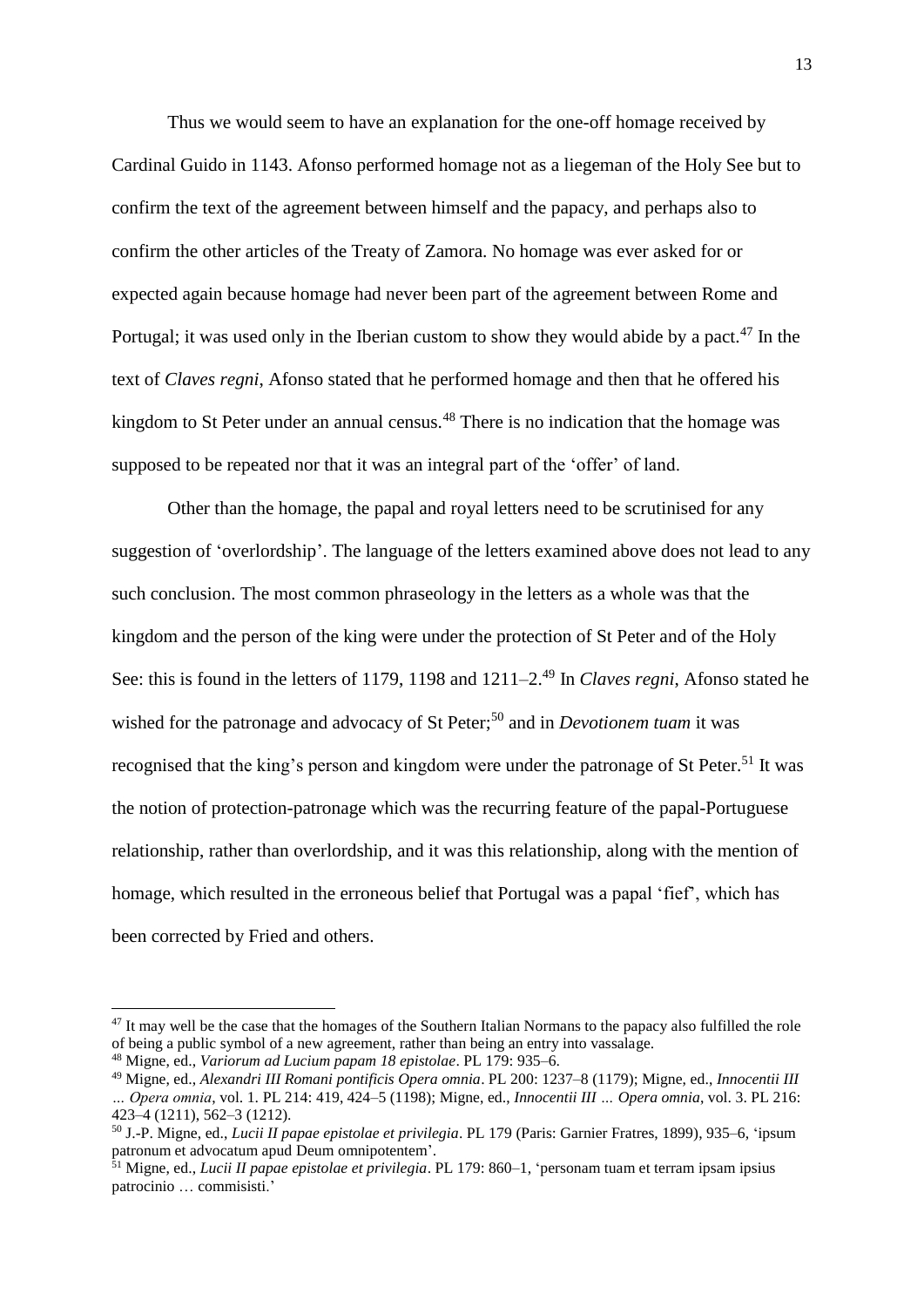Other than *protectio* there were a few other references to the status of the relationship. Afonso called himself a *miles beati Petri* ('knight of St Peter') in 1143,<sup>52</sup> and Sancho and other kings were stated to be *beati Petri filios speciales* ('the special sons of St Peter') in 1211*.* <sup>53</sup> These references do not suggest anything other than the friendship which existed between Portugal and Rome. In the same manner the observation, noted above, that the kings of Portugal have always been faithful to the Holy See,<sup>54</sup> emphasised the close relationship between the two.

Neither the reminder that the Portuguese have traditionally been faithful to Rome, however, nor the claim that they are 'sons' of St Peter suggest a bond of subjugation; that Portugal was a fief of the Apostolic See. One could conceivably construct an argument that *miles* might imply a vassalic relationship. However, 'knight of St Peter' occurred too rarely to justify an inference about vassalic subordination. It is also notable that the term was used by Afonso himself and not by the papacy in its correspondence with Portugal. Afonso's 1143 use of the term occurred before the grant of the crown and it seems plausible that he used such language to emphasise his closeness to the Holy See at a time when his rule was not yet secure.

The papacy referred, in 1179, to its 'right' within the kingdom, noting that it was shown to exist by the payment of the census.<sup>55</sup> However, the census payment was actually the only 'right' that the papacy had and payment does not appear to have been frequent, judging by Innocent III's complaints in his letter of 1198. The only definite elements of the relationship we can establish are: a commitment to pay an annual census, and the conception that Portugal was under the patronal protection of the Holy See. These commitments were

<sup>52</sup> Migne, ed., *Lucii II papae epistolae et privilegia*. PL 179: 935–6; Pinto de Azevedo, ed., *Documentos medievais Portugueses: documentos régios*, vol. 1, 317–18.

<sup>53</sup> Migne, ed., *Innocentii III … Opera omnia*, vol. 3. PL 216: 423–4.

<sup>54</sup> Migne, ed., *Innocentii III … Opera omnia*, vol. 1. PL 214: 419.

<sup>55</sup> Migne, ed., *Alexandri III Romani pontificis Opera omnia*. PL 200: 1237–8.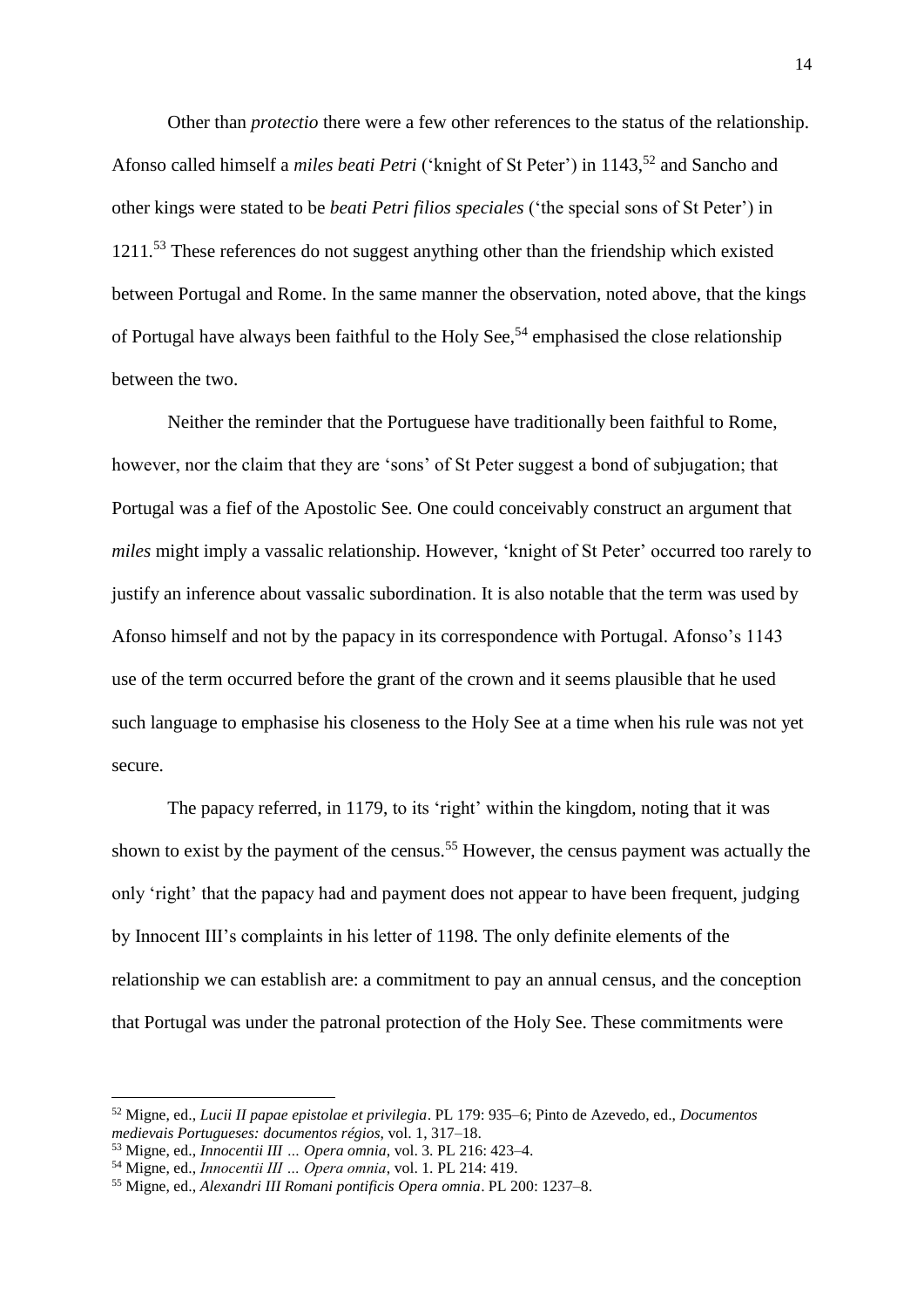quite unlike those expected and sometimes even found in kingdoms which were under the temporal authority of the pope.

Portugal was not alone in its grant of papal protection, a category which included other kingdoms also and which has been investigated by Johannes Fried. He traced the use of papal protection for lay princes, most obviously in the kingdom of Aragon.<sup>56</sup> Despite Fried's clear reading of the papal letters to Aragon as showing no evidence of vassalage, but rather in the manner of patronal protection, it is still not uncommon to hear Aragon referred to as a papal fief. Such a conclusion becomes untenable once one appreciates the subtleties of language which the papacy used. By 1088/9 at the latest, Aragon was paying a census to the Holy See.<sup>57</sup> However, the documentation of Sancho Ramirez did not make use of any language which can be described as 'feudal', and there was no reference to anything other than papal *protectio* and *tutela* – protection and tutelage.<sup>58</sup> The kings of Aragon never performed homage and there is little indication that they swore any kind of oath of fidelity before the coronation of 1204. Accordingly Fried argued that they were not feudatories of the papacy, as has been suggested, but under papal protection.

Mattoso also pointed to the similarity between the Portuguese relationship with the papacy, and the alliance between Rome and Aragon and between Rome and the county of Besalú. <sup>59</sup> Anne Duggan concurred that Aragon, Besalú and Portugal were under papal *protectio* rather than temporal sovereignty; in these territories there was 'no question of homage or military aid'. <sup>60</sup> None of these gave military aid, but Afonso had once performed homage to the papal legate. This homage did not constitute an entry into vassalage, however. Fried pointed to numerous other cases of papal protection for lay princes – both permanent,

1

<sup>56</sup> Fried, *Der päpstlicher Schutz für Laienfürsten*, *passim*.

<sup>57</sup> Fried, *Der päpstlicher Schutz für Laienfürsten*, 67.

<sup>58</sup> Fried, *Der päpstlicher Schutz für Laienfürsten*, 67–81.

<sup>59</sup> Mattoso, *D. Afonso Henriques*, 214.

<sup>60</sup> A. Duggan, 'Alexander ille meus: the Papacy of Alexander III', in *Pope Alexander III (1159–81)*, eds. Clarke and Duggan, 43–4.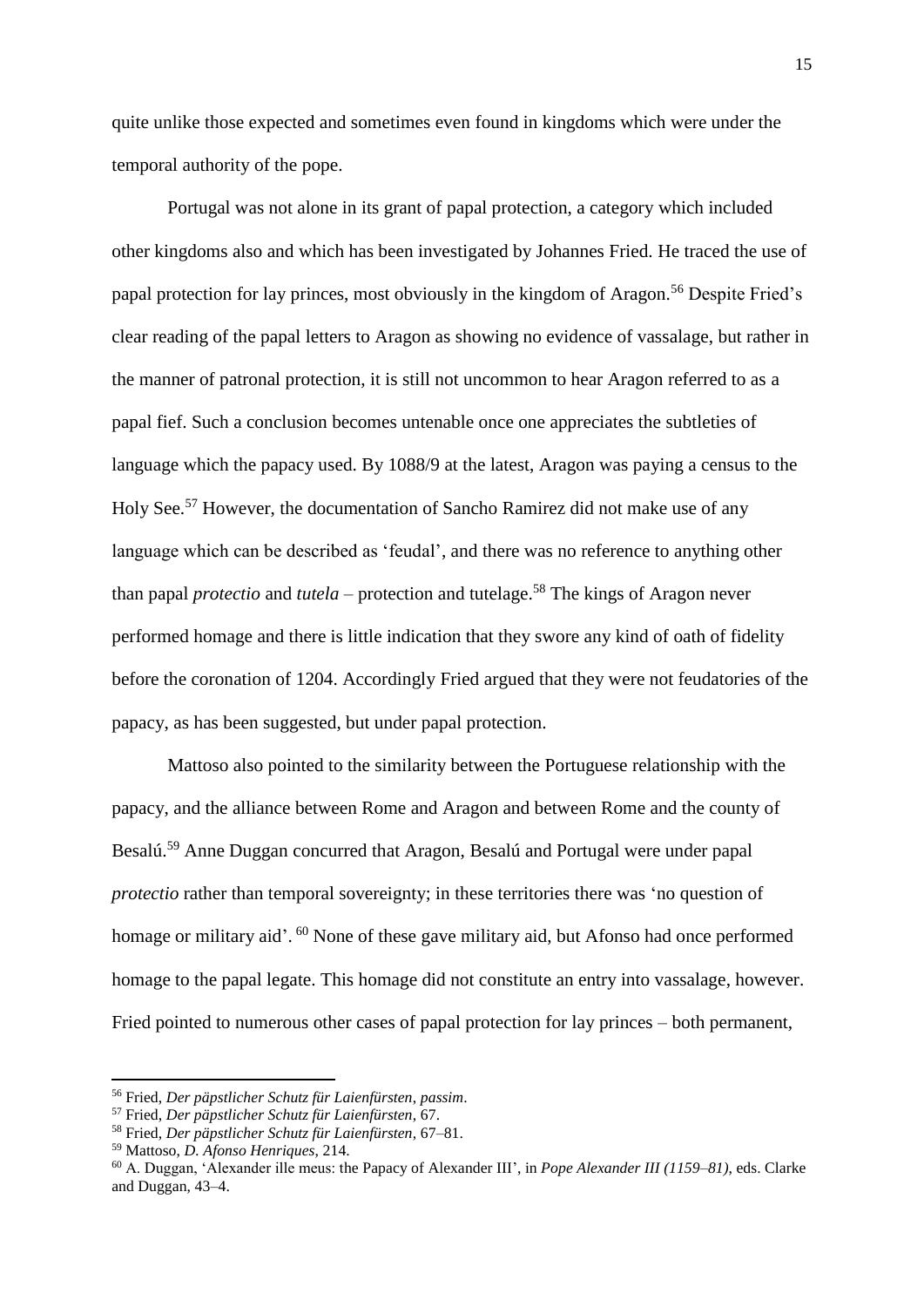as for Aragon and Portugal, and temporary, as for princes on Crusade.<sup>61</sup> Portugal fits well within this trend of more permanent *protectio* and *tutela* – the terminology was similar, as were the rights and duties which were expected. The papacy would 'protect' the kingdom in return for payment of a census, with no other specific duties outlined. In the cases of temporary papal protection, for princes on Crusade for example, the recipient was unlikely to owe a census. Presumably this was because they were being protected for their willingness to fight for the Holy Land. The common features of longer-term papal protection for lay princes were also common to the papal protection grants to monasteries – census and *protectio*. There is, however, a possible difference between the Aragonese and the Portuguese *protectio*.

This protection – *Schutz* – was after the manner in which monasteries were taken under papal protection, most obviously in Aragon with the royal monastery of Montearagon.<sup>62</sup> The kind of feudo-vassalic relationship with the papacy that Fried was contrasting with *protectio* is in fact not easy to find anywhere before the thirteenth century. This can make a distinction difficult to draw. However, his argument that Aragon cannot be interpreted as a 'fief' is convincing; the kingdom was never so described and the privileges and letters for Aragon – like those for Portugal – had numerous similarities to those given to ecclesiastical institutions under papal protection.

In a like manner it seems clear that Portugal's relationship with the Holy See was that of protégé rather than papal vassal. The only homage which the king of Portugal ever did to the papal legate was merely to serve as a confirmation that he would stand by the articles of their agreement, that is, that he would pay a yearly census in return for the protection of Rome. The pope would recognise that no-one should prey on his kingdom and that the soul of the king would be assured of preferential treatment in the life to come. At no point did this relationship resemble any sort of temporal lordship.

<sup>61</sup> Fried, *Der päpstlicher Schutz für Laienfürsten*, 261–4 and *passim*.

<sup>62</sup> Fried, *Der päpstlicher Schutz für Laienfürsten*, 79–80.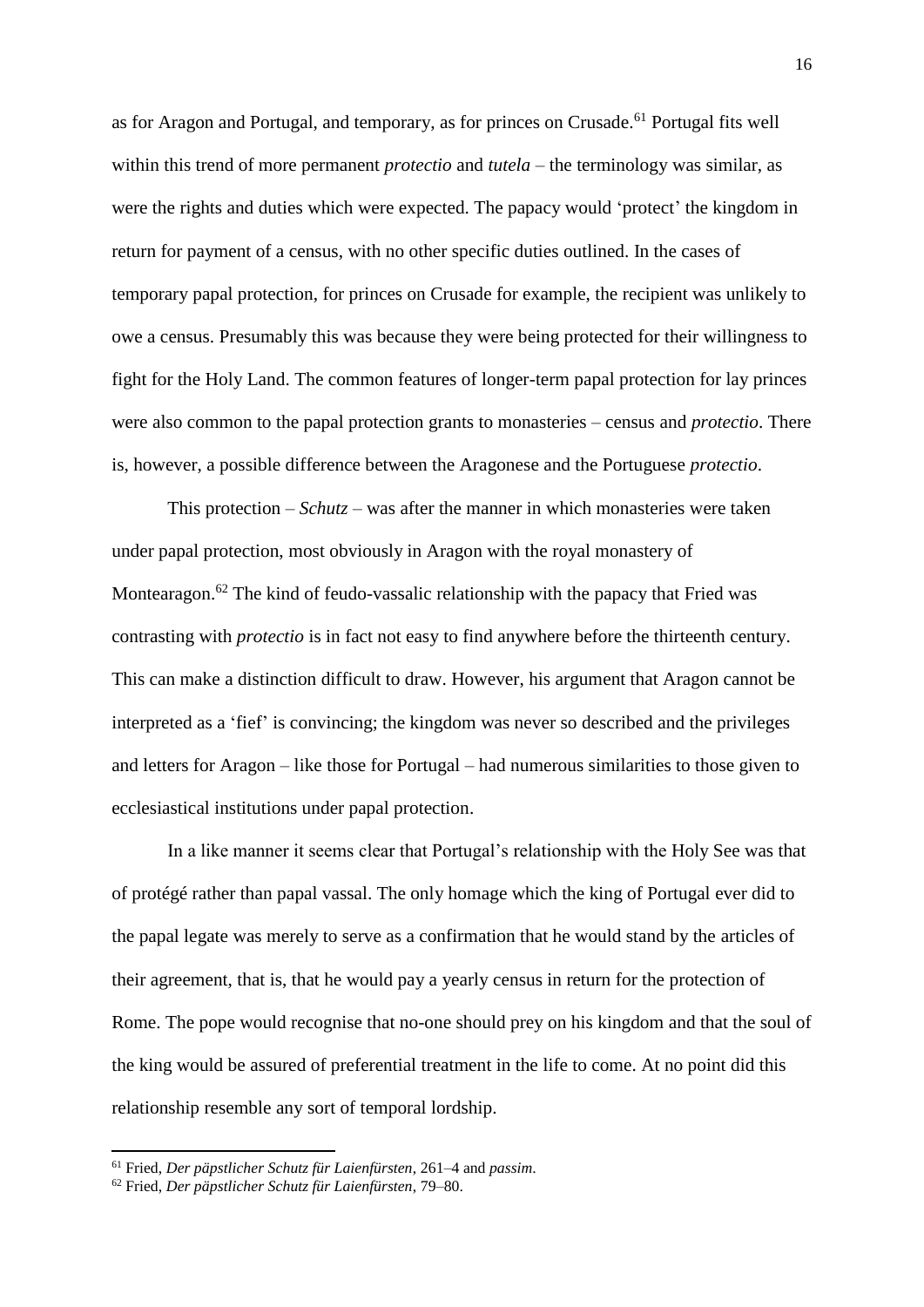Like Aragon, Portugal had a royal monastery under papal protection: Santa Cruz de Coimbra. As with Montearagon, the monastery was stated to be 'under the tutelage and defence' of the Holy Roman Church.<sup>63</sup> The similarities between the wording found in these examples of papal protection for monasteries and for kingdoms certainly suggest that Portugal's relationship with the papacy was in the same mould as ecclesiastic *protectio*.

The formulae of papal protections for Santa Cruz and for several other monasteries and churches in Portugal were consistent. As in the case of the protection for the kingdom, it was *protectio* and similar terminology which occurred with the most frequency.<sup>64</sup> A grant of protection for the bishop of Coimbra from the early 1140s put both the bishop and his church under the protection and tutelage of the papacy and St Peter, but with no payment.<sup>65</sup> An 1139 grant put the church of Salvador de Grijó under the protection of St Peter and the papacy. In this case an annual payment was requested in return for the permission to conduct services even when the land is under interdict. The payment required was two maravedis every year.<sup>66</sup> This grant was confirmed, under the same terms, in 1144.<sup>67</sup> 1144 also saw a second grant of protection for the bishop of Coimbra, again placing him under the tutelage and protection of St Peter and the papacy, and again with no mention of any payment.<sup>68</sup> Both of the grants to the bishop seemed most concerned with preventing other bishops or archbishops from interfering with the bishop of Coimbra's parishioners. The grant to the church on the other hand was a confirmation of the church's possessions and a right to hear the divine office even when under ecclesiastical interdict.

 $\overline{a}$ 

<sup>63</sup> Pinto de Azevedo, ed., *Documentos medievais Portugueses: documentos régios*, vol. 1, 317–18: 'sub tutela et defensione sancte Romane ecclesie'. Also Erdmann, ed., *Papsturkunden in Portugal*, 219–22, 325–8. <sup>64</sup> For use of *protectio* with regards to the papal-royal relationship, see n. 35 above.

<sup>65</sup> Erdmann, ed., *Papsturkunden in Portugal*, 195: 'sub beati Petri tutelam nostramque protectionem'.

<sup>66</sup> Erdmann, ed., *Papsturkunden in Portugal*, 190–2: 'sub censu annuo duorum morabitinorum in beati Petri protectione ac nostra'.

<sup>67</sup> Erdmann, ed., *Papsturkunden in Portugal*, 204–7: 'sub beati Petri et nostra protection … Ad inditium … duos morabitinos … persolvetis.'

<sup>68</sup> Erdmann, ed., *Papsturkunden in Portugal*, 207–9: 'sub beati Petri tutelam protectionemque nostram'.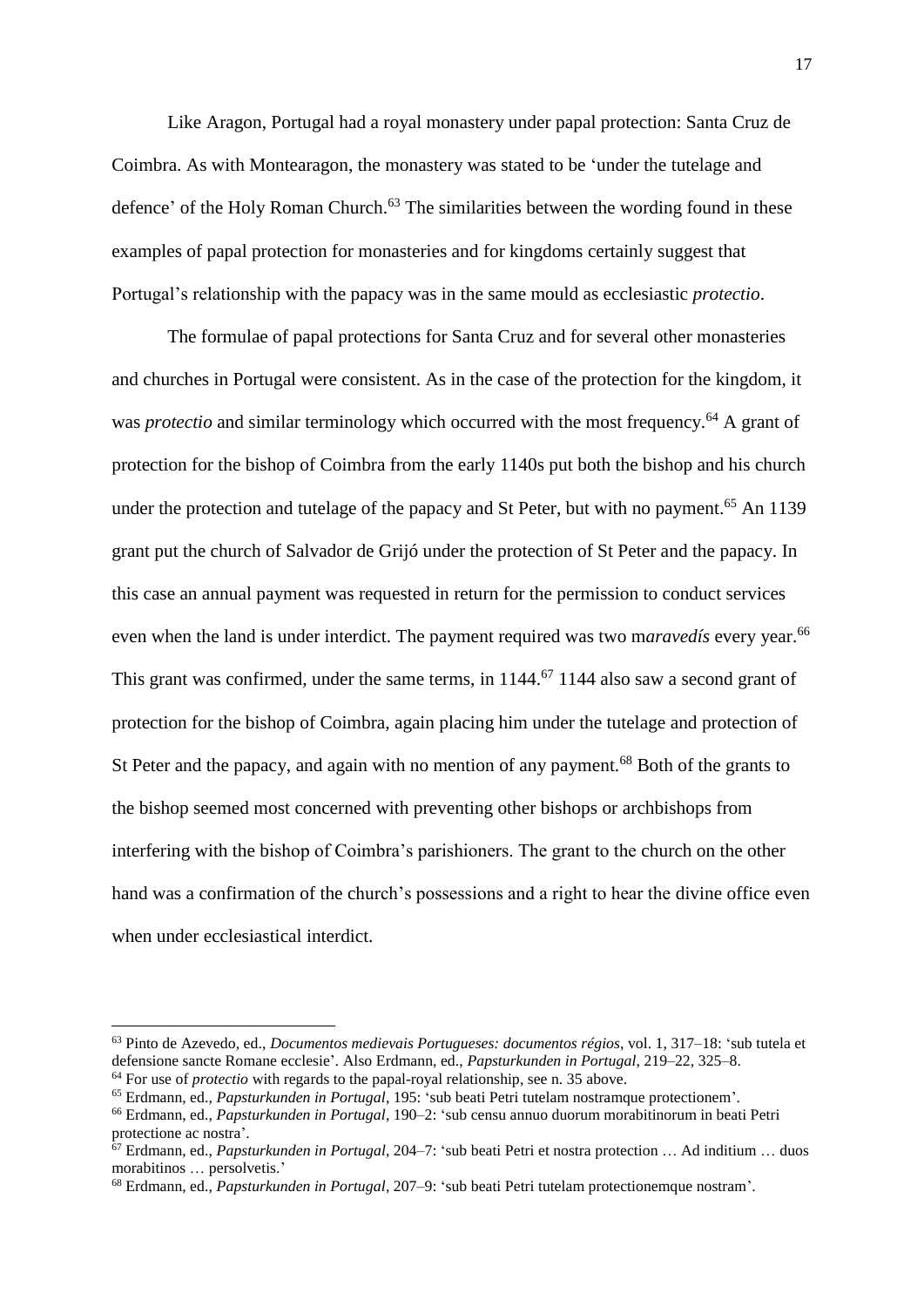There were several more grants of papal protection for monasteries, churches and ecclesiastical chapters from twelfth-century Portugal. These all followed a similar pattern and were themselves similar to the protection granted to the kingdom. All the grants used some variation of the phrasing: *sub beati Petri et nostra protectione* – 'under our and St Peter's protection' – as the royal-papal letters were most prone to.<sup>69</sup> There was some minor variation; an 1173 grant of Cardinal Jacintus, the legate, used 'under our protection and of the blessed apostles Peter and Paul and of the Roman Church'. <sup>70</sup> However, it was the concept of *protectio* that was the defining element present throughout these grants.

Furthermore in 1211 Innocent took both of Sancho I's daughters and their possessions under papal protection using exactly the same formulation: *sub beati Petri et nostra protectione*. <sup>71</sup> This grant was clearly meant to secure the personal property of the two daughters against Sancho's eldest son, the future Afonso II (1211–23), since it was issued shortly after the confirmation of Sancho's will.<sup>72</sup> The language used here was the same as was used to describe the kingdom's relationship with the papacy and here also the purpose of this document was to protect the lands of the daughters. It too was similar to many of the monastic protection grants.

Not all of these ecclesiastical protection grants mandated the paying of an annual census, as the kingdom had to. There might appear to be a modest correlation between those institutions granted the right to conduct Mass, when the land is under interdict, and those which had to pay a yearly tribute. For example, Salvador de Grijó in 1139, Salvador de Grijó in 1144, São Vicente de Fora in 1191 and Salvador de Grijó again in 1195 all received

<sup>69</sup> Erdmann, ed., *Papsturkunden in Portugal*, 190–2, 195, 204–7, 207–9, 230–2, 234–6, 237–9, 241–2, 291–3, 294–6, 335–8, 342, 345–8, 355, 369–72.

<sup>70</sup> Erdmann, ed., *Papsturkunden in Portugal*, 241–2: 'sub beatorum apostolorum Petri et Pauli et Romane ecclesie ac nostra protectione'.

<sup>71</sup> Migne, ed., *Innocentii III … Opera omnia*, vol. 3. PL 216: 474. See also Linehan, *Portugalia pontificia*, vol. 1, 131–2 (no. 71).

<sup>&</sup>lt;sup>72</sup> M. Violante Branco, 'The General Laws of Alfonso II and his Policy of "Centralisation": a Reassessment', in *The Propagation of Power in the Medieval West: Selected Proceedings of the International Conference Groningen 20–23 November 1996*, eds. M. Gosman, A. Vanderjagt and J. Veenstra (Groningen: Egbert Forsten, 1997), 80–1.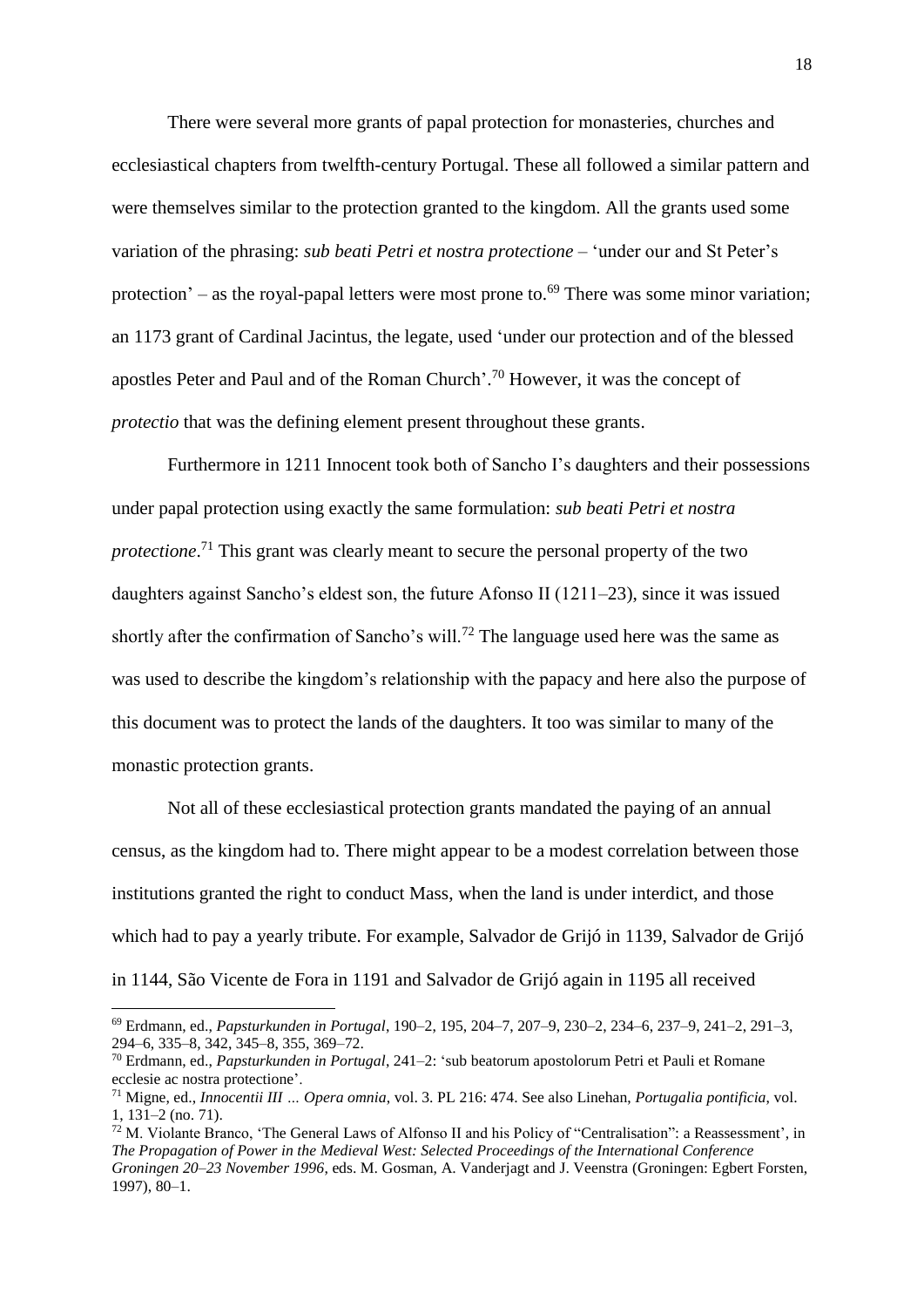permission to conduct the divine office when the land was under interdict, and all paid an annual sum, two *maravedís* for Grijó and four for São Vicente. <sup>73</sup> There was also an 1184 grant to São Vicente, however, which confirmed their right to hold Mass when the land was under interdict but did not mention any payment.<sup>74</sup> It could be that this was just an oversight of this particular letter, but it is more likely the case that the link between the two was not particularly strong. Certainly of these four grants which contained both elements, there is little indication that they were dependent. The 1144 grant to Grijó explained that the divine office may be performed behind closed doors, if the land was under interdict. It then immediately continued: 'to evidence of which liberty from the Roman Church … you will pay two *maravedís* every year'. <sup>75</sup> The 1139 and 1195 grants to Grijó altered the order of the letter and the payment appears to refer to the *protectio* as a whole. The 1191 protection for São Vicente added 'that the same church should exist under ours and St Peter's protection<sup>'76</sup> to the standard clause regarding the annual payment, making it explicit that the payment was for the entire protective grant, rather than just for a particular right. It does not seem therefore that one can definitely tie the payment of an annual pension with any particular rights given by papal protection. Doubtless some inconsistency was caused by the fact that it was the monasteries and churches themselves which had to request *protectio*, or a confirmation of their previous *protectio*. The papacy does not seem to have ensured that they always received the confirmation on the same terms as the original grant. The Curia was dependent on what was presented to it in the petition.

We should now turn back to the census payable from Afonso and his heirs. Other than the general notice of *protectio*, Portugal was not given any other particular rights in the papal grants. Certainly it was not freed from excommunication by prelates as the kings of Aragon

<sup>73</sup> Erdmann, ed., *Papsturkunden in Portugal*, 190–2, 204–7, 345–8, 369–72.

<sup>74</sup> Erdmann, ed., *Papsturkunden in Portugal*, 291–3.

<sup>75</sup> Erdmann, ed., *Papsturkunden in Portugal*, 204–7.

<sup>76</sup> Erdmann, ed., *Papsturkunden in Portugal*, 345–8: 'quod eadem ecclesia sub beati Petri et nostra protectione consistat'.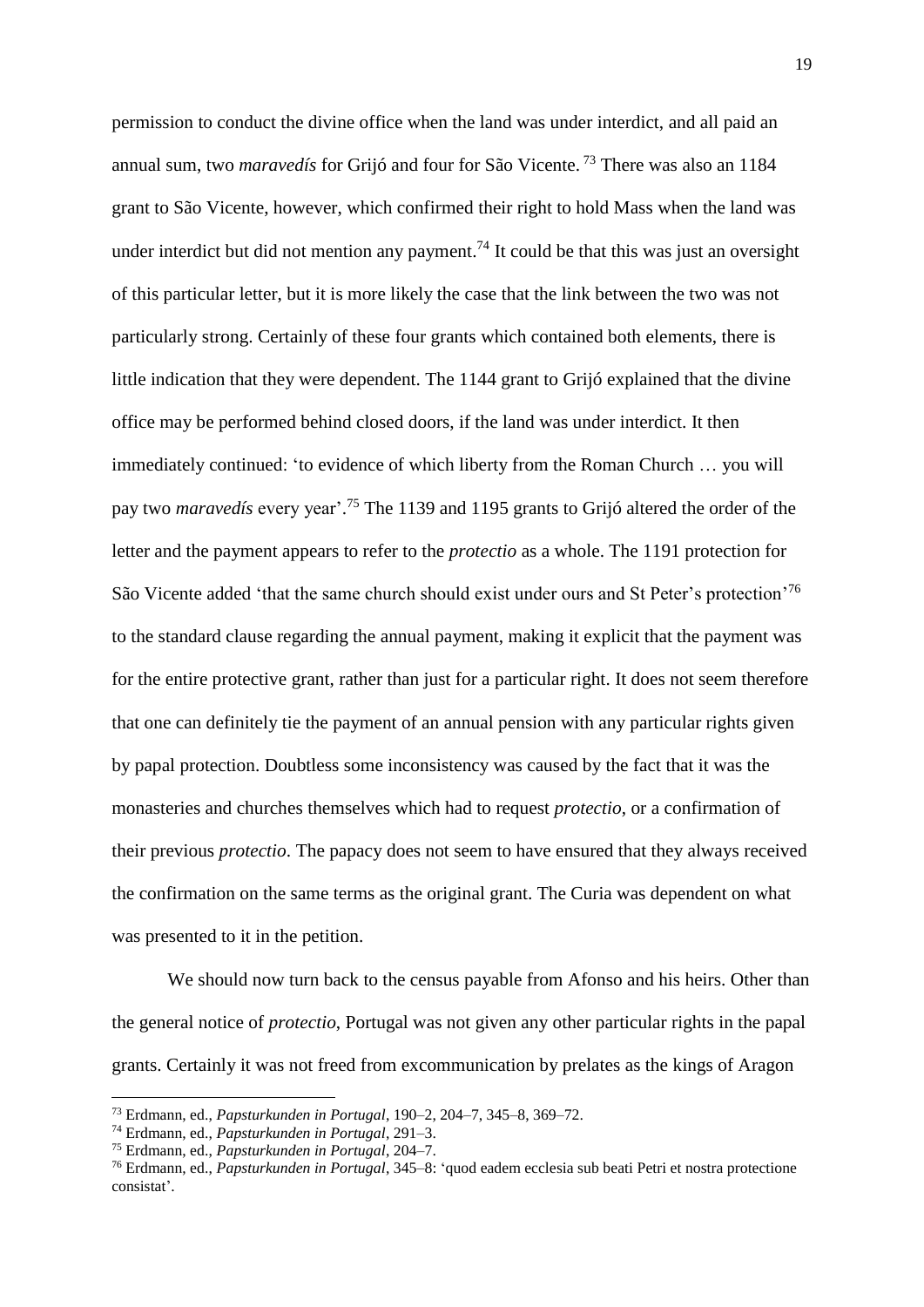were. A grant of 1095 to Peter I of Aragon gave to both him and his wife the right not to be excommunicated by bishops or by archbishops or even by papal legates without a specific mandate. This grant was repeated in a 1213 bull of Innocent III to Peter II.<sup>77</sup> Similar privileges were given to Raymond Berenger IV of Barcelona and Aragon in 1156–8 and James I of Aragon in 1227, most likely at the request of the Aragonese.<sup>78</sup> However, even if there was a link between additional rights and the payment the link was neither definite nor consistent. Amongst churches and monasteries under papal protection, some had certain rights of exemption from their bishop as well as the protection which they all possessed.<sup>79</sup> In a similar way the kingdoms of Aragon and Portugal were both under papal protection, but Aragon had additional privileges which Portugal did not possess. One could say that Aragon possessed certain features of an exempt, not just protected, monastery. Freedom from sanctions by the local bishop was one such feature of an exempt foundation.<sup>80</sup> Nonetheless the two kingdoms were both placed within the wider concept of papal *protectio*. The similarities between the royal protection and the ecclesiastical protection are very clear. The common thread between them is that they were all under the *protectio* of St Peter and the papacy. The use of papal *protectio* for lay princes spread more widely in the thirteenth century, as Fried outlined, and covered diverse groups, such as Crusaders and *personae miserabiles*, as well as ecclesiastical institutions and kingdoms.<sup>81</sup>

Being under papal *protectio* did not, however, necessitate a wholesale change to the character of papal-Portuguese relations. Colin Morris remarked that:

 $\overline{a}$ 

<sup>77</sup> Migne, ed., *Innocentii III … Opera omnia*, vol. 3. PL 216: 888–9, 'Nulli episcoporum, nulli archiepiscoporum, nulli sanctae Romanae ecclesiae legato liceat sine certo praecepto nostro adversum te vel tuam coniugem excommunicationis aut interdictis proferre sententiam.'

<sup>78</sup> P. Kehr, ed., *Papsturkunden in Spanien I: Katalanien* (Berlin: Weidmannsche Buchhandlung, 1926), 365–6 (1156–8); Fried, *Der päpstlicher Schutz für Laienfürsten*, 330 (1227).

<sup>79</sup> D. Knowles, 'Essays in Monastic History, IV. The Growth of Exemption', *Downside Review* 50 (1932): 201– 8.

<sup>80</sup> Knowles, 'Essays in Monastic History, IV', 206.

<sup>81</sup> Fried, *Der päpstlicher Schutz für Laienfürsten*, 261–4.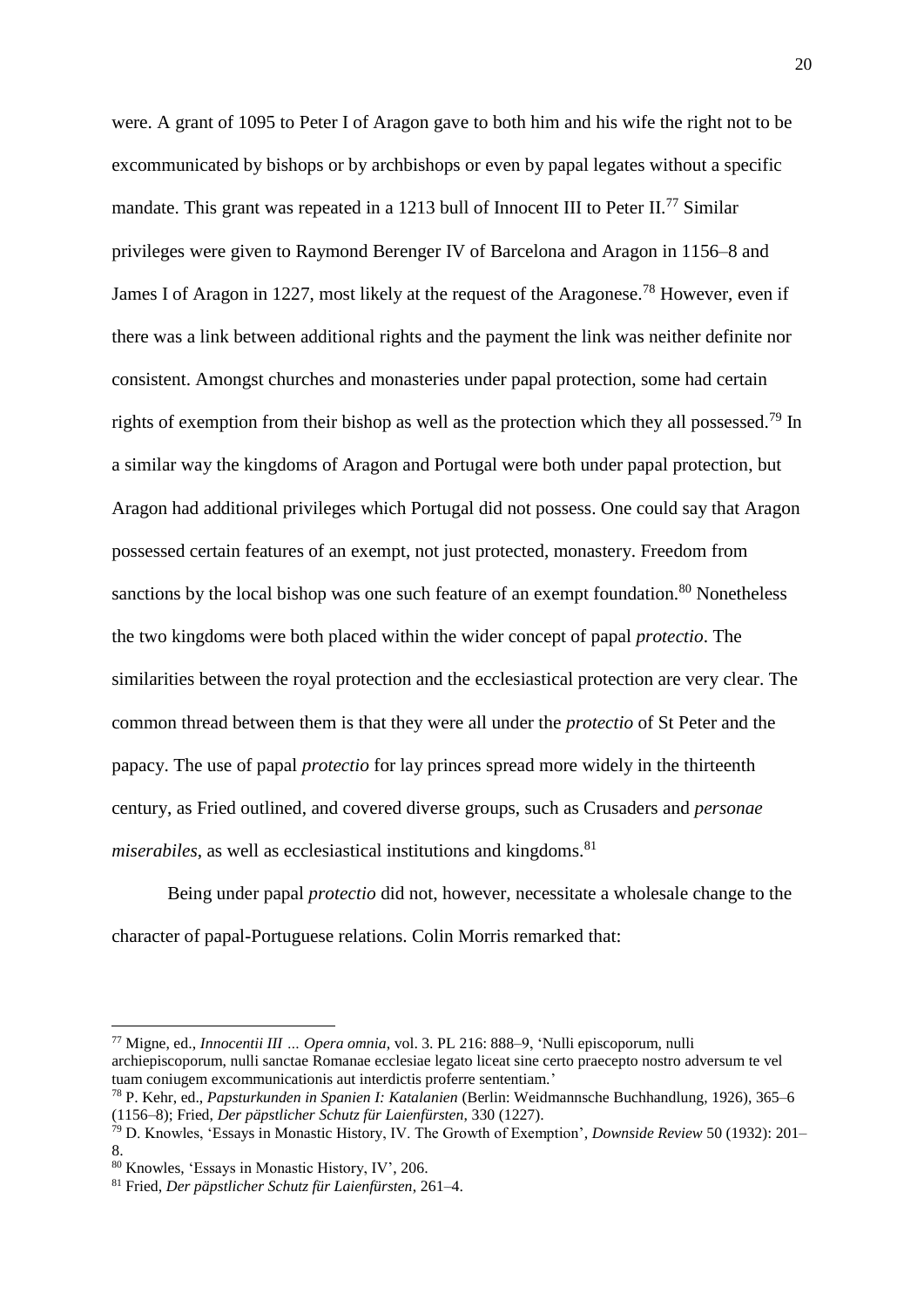Where Innocent [III] was overlord, he was inclined to intervene more actively than usual in support of royal authority or in exhorting the king to perform his duties justly, but (specific and limited rights apart) he did not behave in a fundamentally different way in tributary kingdoms from other countries.<sup>82</sup>

Morris, while not mentioning Portugal specifically, included Aragon in his list of countries which 'traditionally acknowledged the pope as their overlord',<sup>83</sup> but neither Aragon nor Portugal can be considered as being under anything other than protection. An absence of a clear distinction between *protectio* and 'overlordship' may have obscured differences between the papacy's actions with regards to each.

To talk of the papacy pro-actively changing its 'policy' may be misleading. Papal government was primarily reactive – it was a rescript government.<sup>84</sup> Such a system did not lend itself to the pro-active enforcement of consistent policies or attitudes over long periods of time.<sup>85</sup> To ask whether papal *protectio* significantly altered papal-Portuguese relations is to risk ignoring the primacy of petitioners to the papacy. The situation in which the papacy found itself, and the appeals it received, dictated its actions. This is not to say that the papacy was incapable of consistency in a particular matter. For 36 years (1143–79) the popes had refused to address Afonso as 'king', although he clearly wished them to do so. But consistently rejecting something is much easier for a rescript government than advancing an unrequested policy; the second is pro-active, whereas the first only requires continued

1

<sup>82</sup> C. Morris, *The Papal Monarchy* (Oxford: Oxford University Press, 1989), 426.

<sup>83</sup> Morris, *Papal Monarchy*, 426.

<sup>84</sup> Morris, *Papal Monarchy*, 212.

<sup>&</sup>lt;sup>85</sup> While not dealing with rescript government, a general scepticism of 'policy' is implicit in Duggan's argument that Adrian IV's journey from an alliance with the Holy Roman Empire to being forced into making an agreement with the kingdom of Sicily was dictated by the events in which Adrian found himself, not a considered shift from a 'pro-imperial' to a 'pro-Norman' policy, as previously thought. A. Duggan, 'Totius Christianitatis caput. The Pope and the Princes', in *Adrian IV The English Pope (1154–1159)*, eds. A. Duggan, B. Bolton (Aldershot: Ashgate, 2003), 106–38. Thomas Smith has argued for the initiative of lay powers in the Crusade decision-making of Honorius III: 'Honorius III and the Crusade: Responsive Papal Government Versus the Memory of His Predecessors", in *The Church on its Past*, eds. P. Clarke and C. Methuen. Studies in Church History 49 (Woodbridge: Boydell, for the Ecclesiastical History Society, 2013), 99–109.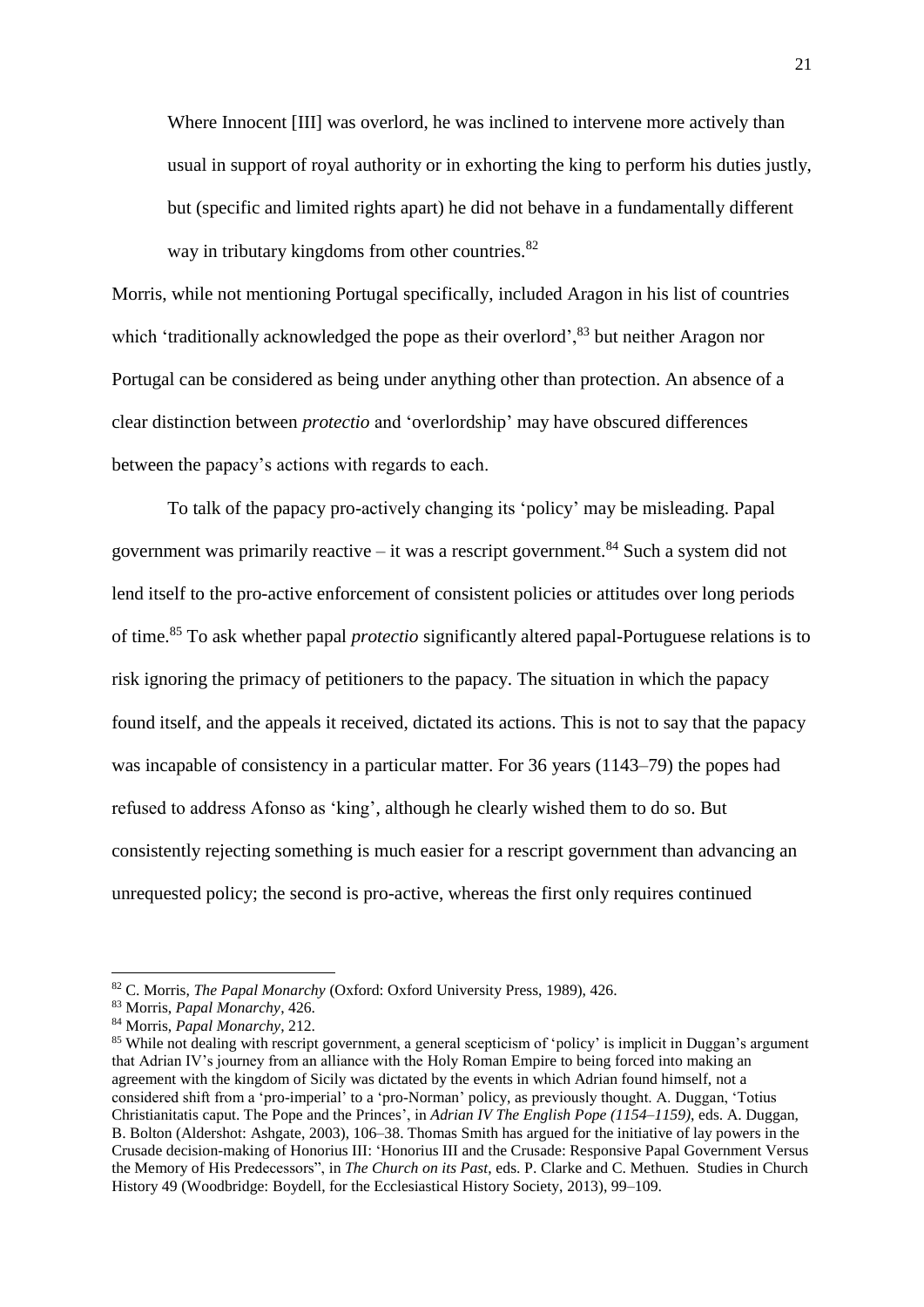denials.<sup>86</sup> In this way the papacy was able to produce a 'policy', declining to style Afonso 'king'. But it cannot be denied that the impetus for papal protection for Portugal came from Afonso and so, most likely, did the negotiations which granted him the style of king. The removal of Sancho II from the government of Portugal by Innocent IV in 1245 did not arise from specific papal rights, but resulted from decades of clerical-royal antagonism and the efforts of numerous magnates and clergy within Portugal. It was they who enlisted the support of Innocent IV.<sup>87</sup> The original *protectio* was granted at the request of the Portuguese and it was Afonso who thought he had most to gain from it. The relationship could have provided a justification for papal intervention in Portugal in some circumstances. It might have made Portuguese ecclesiastics more willing to appeal to Rome for aid (as they did in the years leading up to 1245), but if *protectio* caused a change in papal-Portuguese relations it could only be by the activity of the Portuguese. It is very doubtful that *protectio* meant the papacy would intervene of its own accord more often. The impetus still lay with the petitioner. *Protectio* did not necessitate a wholesale change in the nature of relations, it could grant a king privileges, such as Peter I of Aragon's right not be excommunicated by his bishops, but it did not normally form a basis for papal action. The only evidence we have of any pope writing to Portugal of his own initiative is Innocent III's request for the unpaid census.

There can be little doubt that to use terms like 'fief' or 'vassal' to describe the papal-Portuguese relationship is unhelpful. It was instead 'protection', in the manner of an ecclesiastical establishment, which Portugal received, a case of the increasing extension of papal protection to rulers. A relationship where the papacy had very few active "rights"

<sup>86</sup> Iben Fonnesberg-Schmidt also notes that 'the Curia was reactive, rather than proactive, but I suggest that it had more leeway, in exercising discretion and refusing to meet the petitions it received', specifically in the context of the Baltic Crusades: *The Popes and the Baltic Crusades 1147–1254* (Leiden: Brill, 2007), 21. The papacy clearly had certain aims and intentions, but rarely was pro-active in their enforcement.

<sup>87</sup> E. Peters, *The Shadow King: Rex inutilis in Medieval Law and Literature, 751–1327* (New Haven: Yale University Press, 1970), 135–69; for example, 150, for Afonso of Boulogne (brother of Sancho II) as the major complainant in the annulment of Sancho II's marriage.